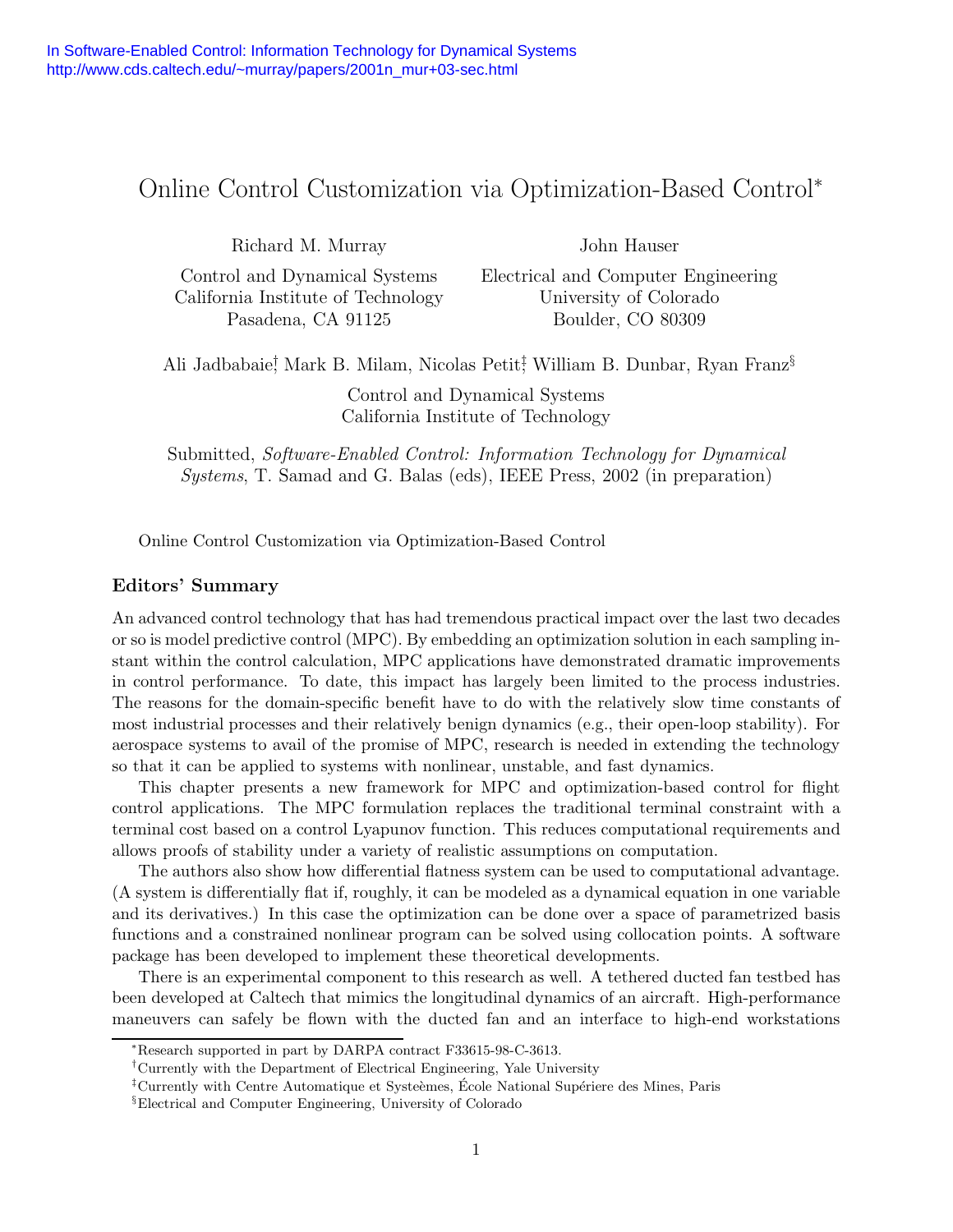

Figure 1: Two degree of freedom controller design for a plant P with uncertainty  $\Delta$ . See text for a detailed explanation.

allows complex control schemes to be solved in real-time. The chapter presents results from several experiments, detailing among other things the effects of different MPC optimization horizons on computing time and dynamic performance.

Another model predictive control approach is discussed in Chapter 10.

## **1 Introduction**

A large class of industrial and military control problems consist of planning and following a trajectory in the presence of noise and uncertainty. Examples include unmanned airplanes and submarines for surveillance and combat, mobile robots in factories and on the surface of Mars, and medical robots performing inspection and manipulation tasks inside the human body under the control of a surgeon. All of these systems are highly nonlinear and demand accurate performance.

To control such systems, we make use of the notion of *two degree of freedom* controller design. This is a standard technique in linear control theory that separates a controller into a feedforward compensator and a feedback compensator. The feedforward compensator generates the nominal input required to track a given reference trajectory. The feedback compensator corrects for errors between the desired and actual trajectories. This is shown schematically in Figure 1.

In a nonlinear setting, two degree of freedom controller design decouples the trajectory generation and asymptotic tracking problems. Given a desired output trajectory, we first construct a state space trajectory x*d* and a nominal input u*d* that satisfy the equations of motion. The error system can then be written as a time-varying control system in terms of the error,  $e = x - x_d$ . Under the assumption that that tracking error remains small, we can linearize this time-varying system about  $e = 0$  and stabilize the  $e = 0$  state. A more detailed description of this approach, including references to some of the related literature, is given in [24].

In optimization-based control, we use the two degree of freedom paradigm with an optimal control computation for generating the feasible trajectory. In addition, we take the extra step of updating the generated trajectory based on the current state of the system. This additional feedback path is denoted by a dashed line in Figure 1 and allows the use of so-called *receding horizon* control techniques: a (optimal) feasible trajectory is computed from the current position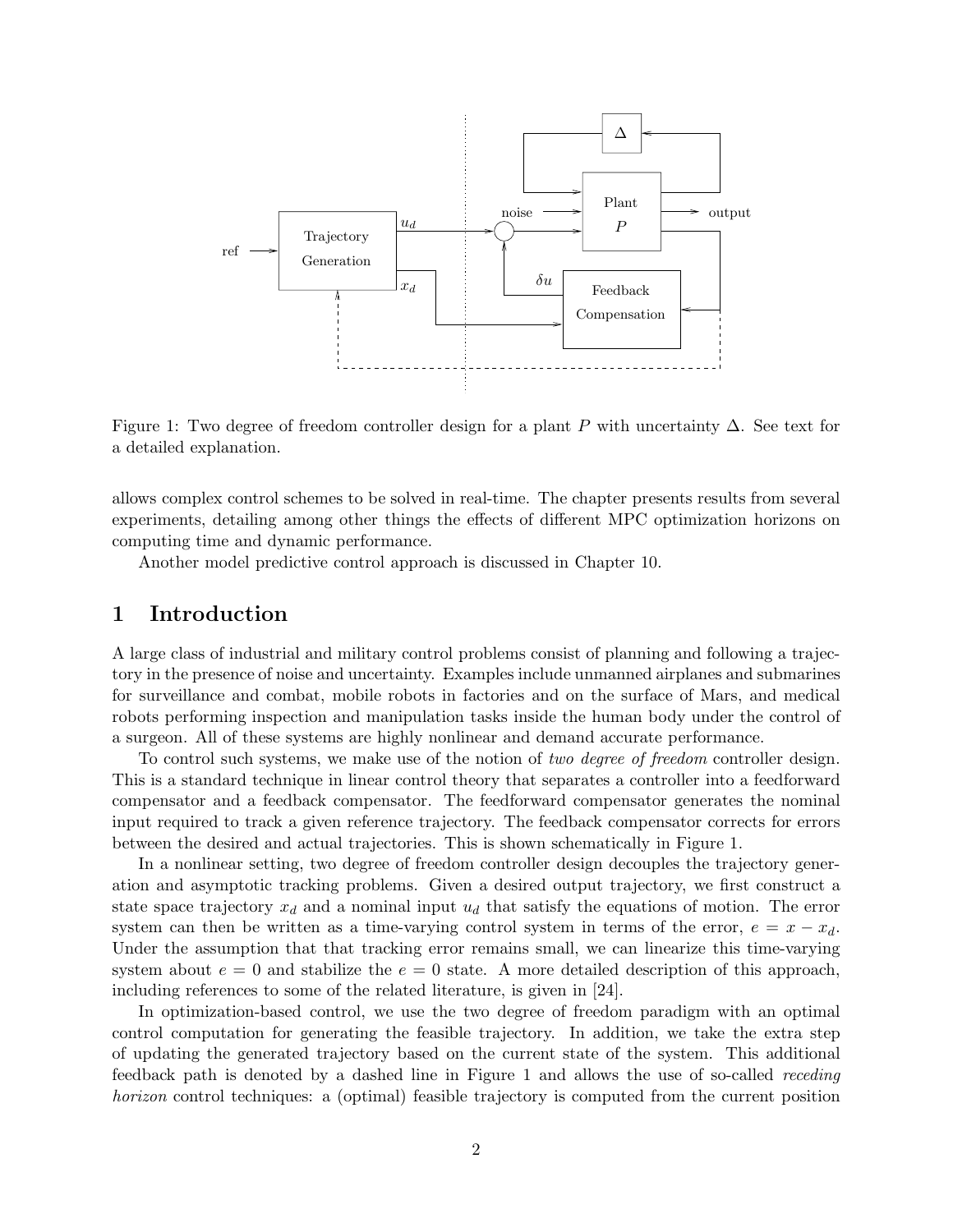to the desired position over a finite time T horizon, used for a short period of time  $\delta < T$ , and then recomputed based on the new position.

Many variations on this approach are possible, blurring the line between the trajectory generation block and the feedback compensation. For example, if  $\delta \ll T$ , one can eliminate all or part of the "inner loop" feedback compensator, relying on the receding horizon optimization to stabilize the system. A local feedback compensator may still be employed to correct for errors due to noise and uncertainty on the fastest time scales. In this chapter, we will explore both the case where we have a relatively large  $\delta$ , in which case we consider the problem to be primarily one of trajectory generation, and a relatively small  $\delta$ , where optimization is used for stabilizing the system.

A key advantage of optimization-based approaches is that they allow the potential for customization of the controller based on changes in *mission*, *condition*, and *environment*. Because the controller is solving the optimization problem online, updates can be made to the cost function, to change the desired operation of the system; to the model, to reflect changes in parameter values or damage to sensors and actuators; and to the constraints, to reflect new regions of the state space that must be avoided due to external influences. Thus, many of the challenges of designing controllers that are robust to a large set of possible uncertainties become embedded in the online optimization.

Development and application of receding horizon control (also called model predictive control, or MPC) originated in process control industries where plants being controlled are sufficiently slow to permit its implementation. An overview of the evolution of commercially available MPC technology is given in [27] and a survey of the current state of stability theory of MPC is given in [20]. Closely related to the work in this chapter, Singh and Fuller [29] have used MPC to stabilize a linearized simplified UAV helicopter model around an open-loop trajectory, while respecting state and input constraints.

In the remainder of this chapter, we give a survey of the tools required to implement online control customization via optimization-based control. Section 2 introduces some of the mathematical results and notation required for the remainder of the chapter. Section 3 gives the main theoretical results of the paper, where the problem of receding horizon control using a control Lyapunov function (CLF) as a terminal cost is described. In Section 4, we provide a computational framework for computing optimal trajectories in real-time, a necessary step toward implementation of optimization-based control in many applications. Finally, in Section 5, we present an experimental implementation of both real-time trajectory generation and model-predictive control on a flight control experiment.

The results in this chapter are based in part on work presented elsewhere. The work on receding horizon control using a CLF terminal cost was developed by Jadbabaie, Hauser and co-workers and is described in [16]. The real-time trajectory generation framework, and the corresponding software, was developed by Milam and co-workers and has appeared in [21, 23, 25]. The implementation of model predictive control given in this chapter is based on the work of Dunbar, Milam, and Franz [8, 10].

## **2 Mathematical Preliminaries**

In this section we provide some mathematical preliminaries and establish the notation used through the chapter. We consider a nonlinear control system of the form

$$
\dot{x} = f(x, u) \tag{1}
$$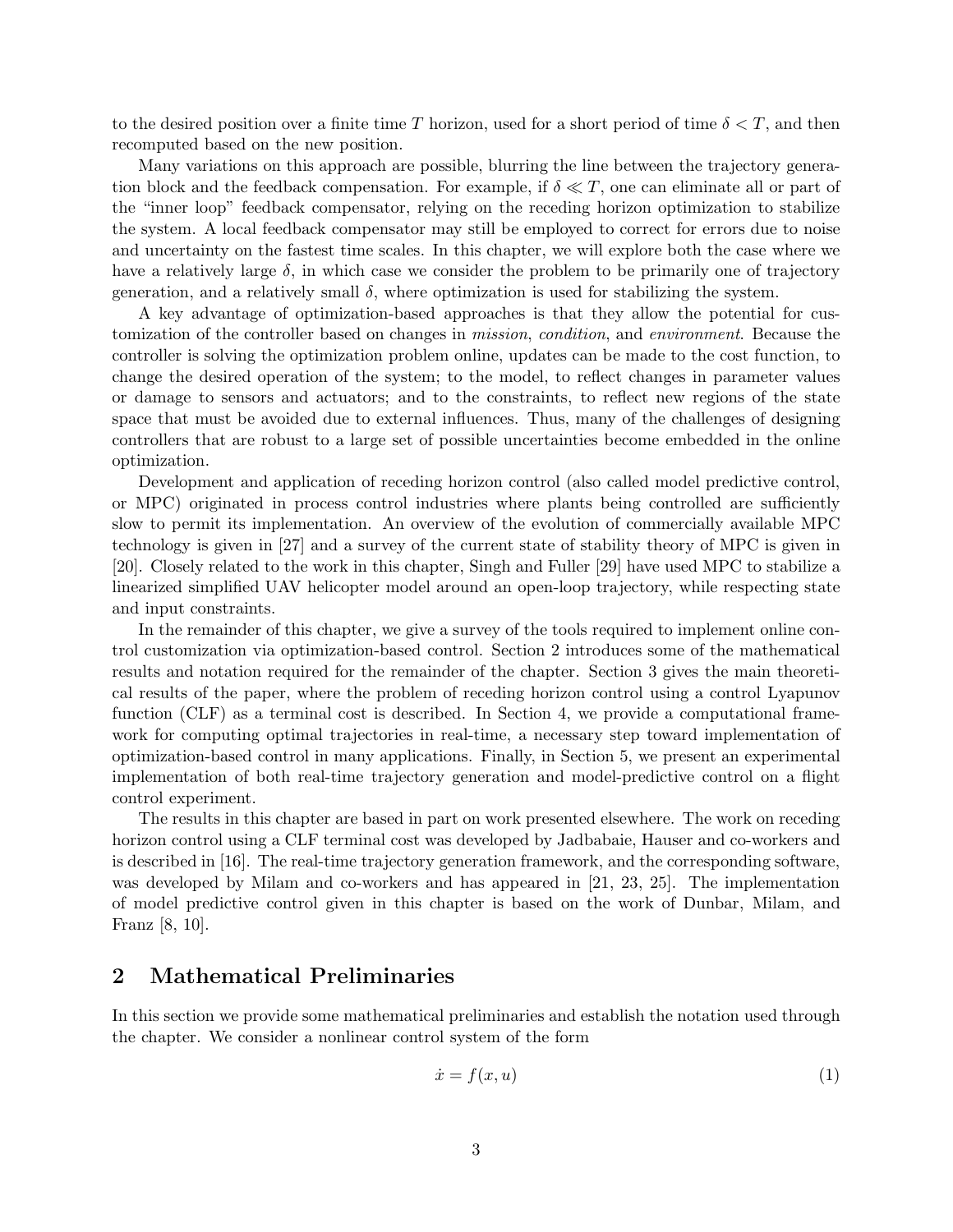

Figure 2: Planar ducted fan engine. Thrust is vectored by moving the flaps at the end of the duct.

where the vector field  $f : \mathbb{R}^n \times \mathbb{R}^m \to \mathbb{R}^n$  is at least  $C^2$  and possesses a linearly controllable equilibrium point at the origin, e.g.,  $f(0, 0) = 0$  and  $(A, B) := (D_1 f(0, 0), D_2 f(0, 0))$  is controllable.

### **2.1 Differential Flatness and Trajectory Generation**

For optimization-based control in applications such as flight control, a critical need is the ability to compute optimal trajectories *very* quickly, so that they can be used in a real-time setting. For general problems this can be very difficult, but there are classes of systems for which simplifications can be made that vastly reduce the computational requirements for generating trajectories. We describe one such class of systems here, so-called differentially flat systems.

Roughly speaking, a system is said to be differentially flat if all of the feasible trajectories for the system can be written as functions of a flat output  $z(\cdot)$  and its derivatives. More precisely, given a nonlinear control system (1) we say the system is *differentially flat* if there exists a function  $z(x, u, u, \ldots, u^{(p)})$  such that all feasible solutions of the differential equation (1) can be written as

$$
x = \alpha(z, \dot{z}, \dots, z^{(q)})
$$
  

$$
u = \beta(z, \dot{z}, \dots, z^{(q)}).
$$
 (2)

Differentially flat systems were originally studied by Fliess et al. [9]. See [24] for a description of the role of flatness in control of mechanical systems and [33] for more information on flatness applied to flight control systems.

**Example 1 (Planar ducted fan).** Consider the dynamics of a planar, vectored thrust flight control system as shown in Figure 2. This system consists of a rigid body with body fixed forces and is a simplified model for the Caltech ducted fan described in Section 5. Let  $(x, y, \theta)$  denote the position and orientation of the center of mass of the fan. We assume that the forces acting on the fan consist of a force  $f_1$  perpendicular to the axis of the fan acting at a distance r from the center of mass, and a force  $f_2$  parallel to the axis of the fan. Let m be the mass of the fan, J the moment of inertia, and  $g$  the gravitational constant. We ignore aerodynamic forces for the purpose of this example.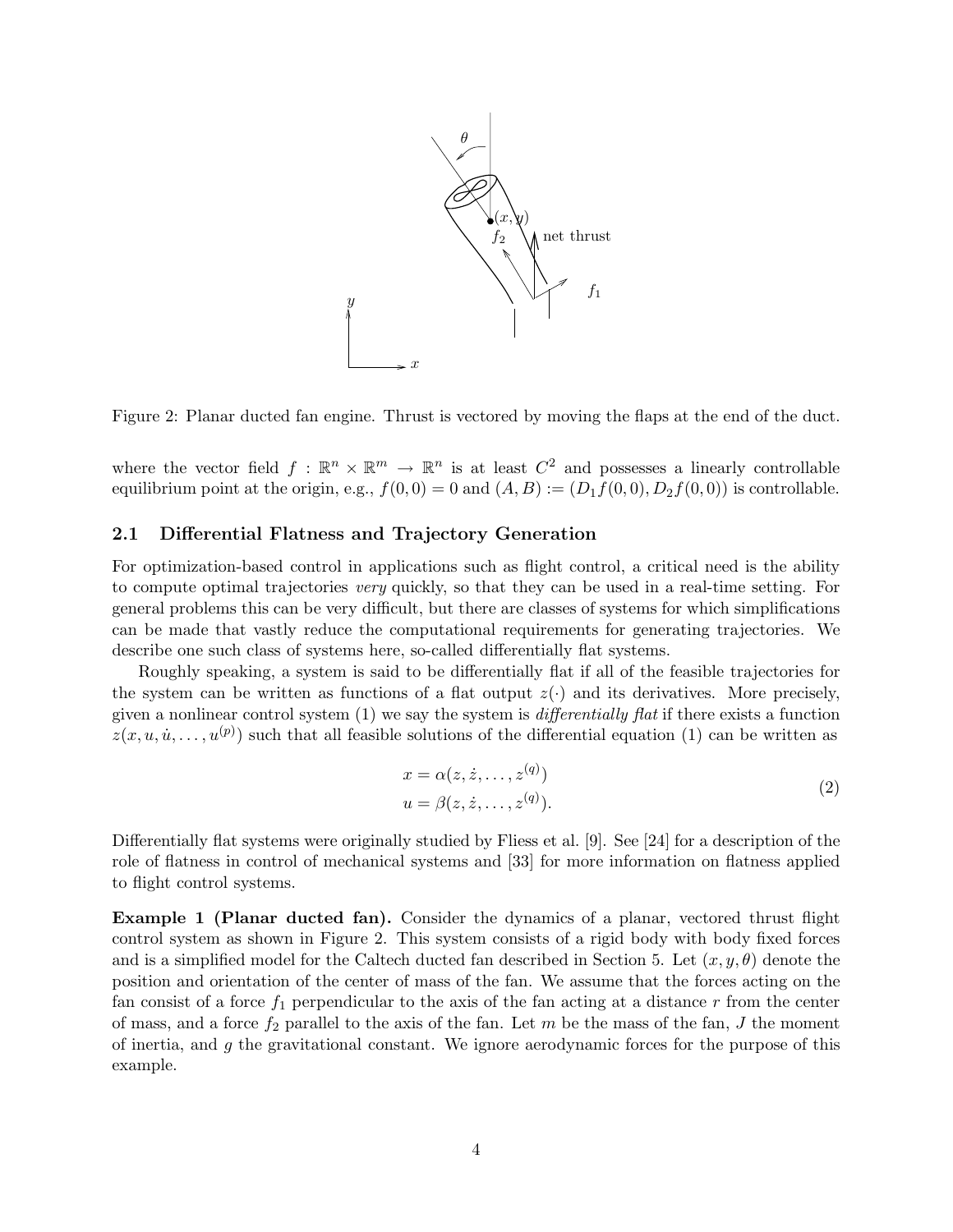The dynamics for the system are

$$
m\ddot{x} = f_1 \cos \theta - f_2 \sin \theta
$$
  
\n
$$
m\ddot{y} = f_1 \sin \theta + f_2 \cos \theta - mg
$$
  
\n
$$
J\ddot{\theta} = rf_1.
$$
\n(3)

Martin et al. [19] showed that this system is differentially flat and that one set of flat outputs is given by

$$
z_1 = x - (J/mr)\sin\theta
$$
  
\n
$$
z_2 = y + (J/mr)\cos\theta.
$$
\n(4)

Using the system dynamics, it can be shown that

$$
\ddot{z}_1 \cos \theta + (\ddot{z}_2 + g) \sin \theta = 0. \tag{5}
$$

and thus given  $z_1(t)$  and  $z_2(t)$  we can find  $\theta(t)$  except for an ambiguity of  $\pi$  and away from the singularity  $\ddot{z}_1 = \ddot{z}_2 + g = 0$ . The remaining states and the forces  $f_1(t)$  and  $f_2(t)$  can then be obtained from the dynamic equations, all in terms of  $z_1$ ,  $z_2$ , and their higher order derivatives.

Having determined that a system is flat, it follows that all feasible trajectories for the system are characterized by the evolution of the flat outputs. Using this fact, we can convert the problem of point to point motion generation to one of finding a curve  $z(\cdot)$  which joins an initial state  $z(0), \dot{z}(0), \ldots, \dot{z}^{(q)}(0)$  to a final state. In this way, we reduce the problem of generating a feasible trajectory for the system to a classical algebraic problem in interpolation. Similarly, problems in generation of trajectories to track a reference signal can also be converted to problems involving curves  $z(\cdot)$  and algebraic methods can be used to provide real-time solutions [33, 34].

Thus, for differentially flat systems, trajectory generation can be reduced from a dynamic problem to an algebraic one. Specifically, one can parameterize the flat outputs using basis functions  $\phi_i(t)$ ,

$$
z = \sum a_i \phi_i(t),\tag{6}
$$

and then write the feasible trajectories as functions of the coefficients a:

$$
x_d = \alpha(z, \dot{z}, \dots, z^{(q)}) = x_d(a)
$$
  
\n
$$
u_d = \beta(z, \dot{z}, \dots, z^{(q)}) = u_d(a).
$$
\n(7)

Note that no ODEs need to be integrated in order to compute the feasible trajectories (unlike optimal control methods, which involve parameterizing the *input* and then solving the ODEs). This is the defining feature of differentially flat systems. The practical implication is that nominal trajectories and inputs which satisfy the equations of motion for a differentially flat system can be computed in a computationally efficient way (solution of algebraic equations).

#### **2.2 Control Lyapunov Functions**

For the optimal control problems that we introduce in the next section, we will make use of a terminal cost that is also a control Lyapunov function for the system. Control Lyapunov functions are an extension of standard Lyapunov functions and were originally introduced by Sontag [30]. They allow constructive design of nonlinear controllers and the Lyapunov function that proves their stability. A more complete treatment is given in [17].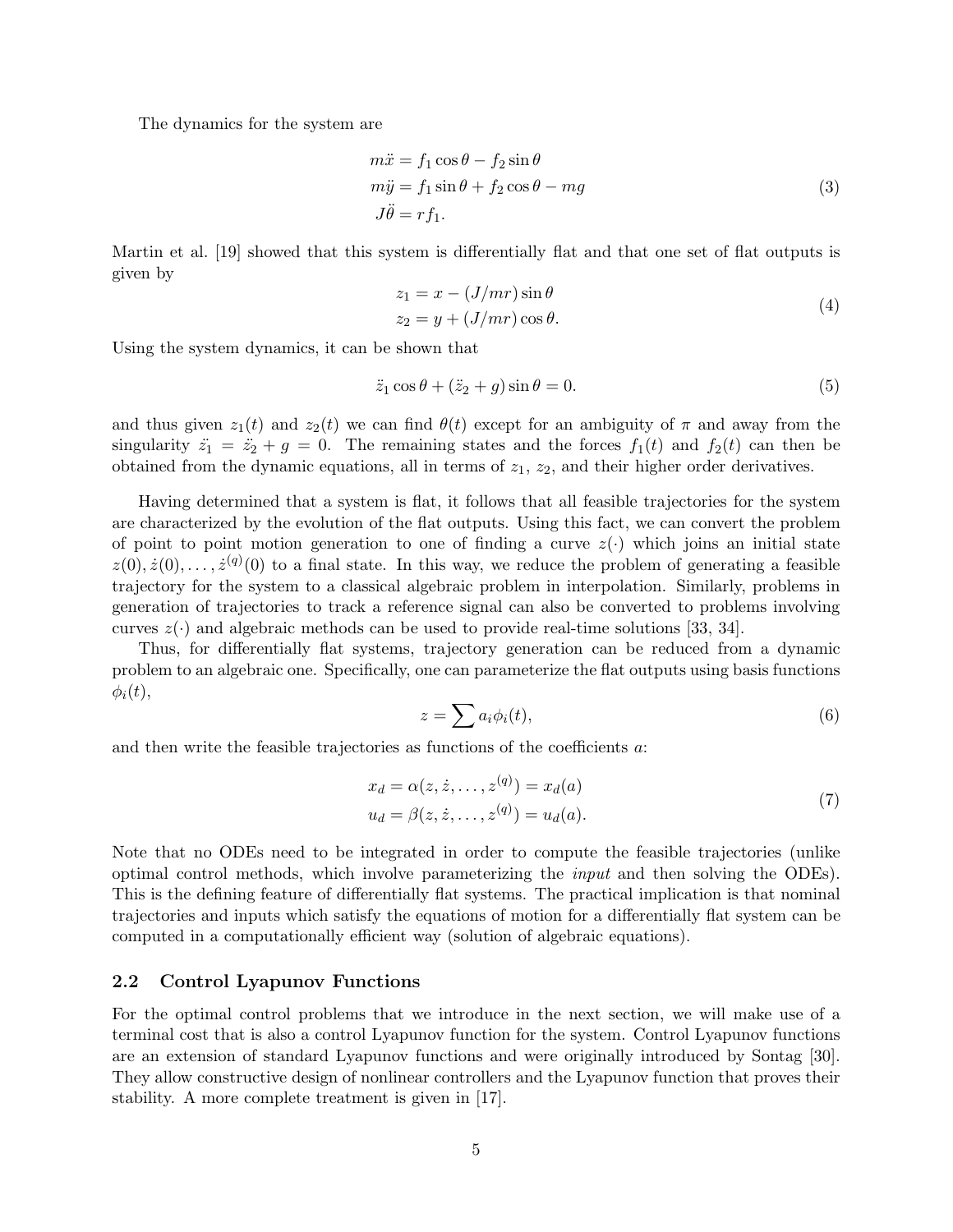#### **Definition 1. Control Lyapunov Function**

A locally positive function  $V : \mathbb{R}^n \to \mathbb{R}_+$  is called a *control Lyapunov function (CLF)* for a control system (1) if

$$
\inf_{u \in \mathbb{R}^m} \left( \frac{\partial V}{\partial x} f(x, u) \right) < 0 \qquad \text{for all } x \neq 0.
$$

In general, it is difficult to find a CLF for a given system. However, for many classes of systems, there are specialized methods that can be used. One of the simplest is to use the Jacobian linearization of the system around the desired equilibrium point and generate a CLF by solving an LQR problem.

It is a well known result that the problem of minimizing the quadratic performance index,

$$
J = \int_0^\infty (x^T(t)Qx(t) + u^T Ru(t))dt \qquad \text{subject to} \qquad \dot{x} = Ax + Bu, \qquad x(0) = x_0,\tag{8}
$$

results in finding the positive definite solution of the following Riccati equation:

$$
ATP + PA - PBR-1BTP + Q = 0
$$
\n(9)

The optimal control action is given by

$$
u = -R^{-1}B^T P x
$$

and  $V = x^T P x$  is a CLF for the system.

In the case of the nonlinear system  $\dot{x} = f(x, u)$ , A and B are taken as

$$
A = \frac{\partial f(x, u)}{\partial x}|_{(0,0)} \qquad B = \frac{\partial f(x, u)}{\partial u}|_{(0,0)}
$$

where the pairs  $(A, B)$  and  $(Q^{\frac{1}{2}}, A)$  are assumed to be stabilizable and detectable respectively. Obviously the obtained CLF  $V(x) = x^T P x$  will be valid only in a region around the equilibrium  $(0, 0).$ 

More complicated methods for finding control Lyapunov functions are often required and many techniques have been developed. An overview of some of these methods can be found in [15].

## **3 Optimization-Based Control**

In receding horizon control, a finite horizon optimal control problem is solved, generating an openloop state and control trajectories. The resulting control trajectory is then applied to the system for a fraction of the horizon length. This process is then repeated, resulting in a sampled data feedback law. Although receding horizon control has been successfully used in the process control industry, its application to fast, stability critical nonlinear systems has been more difficult. This is mainly due to two issues. The first is that the finite horizon optimizations must be solved in a relatively short period of time. Second, it can be demonstrated using linear examples that a naive application of the receding horizon strategy can have disastrous effects, often rendering a system unstable. Various approaches have been proposed to tackle this second problem; see [20] for a comprehensive review of this literature. The theoretical framework presented here also addresses the stability issue directly, but is motivated by the need to relax the computational demands of existing stabilizing MPC formulations.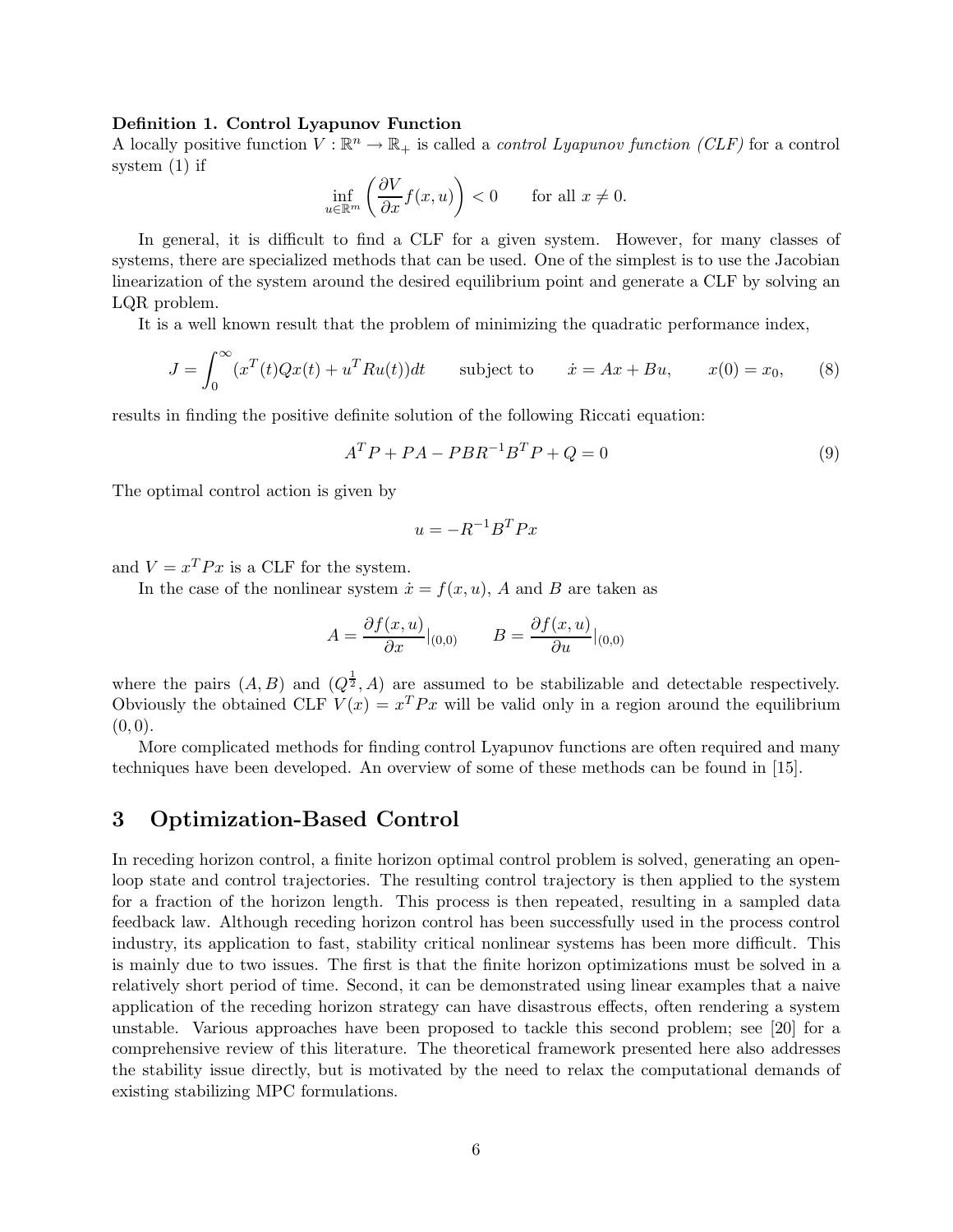A number of approaches in receding horizon control employ the use of terminal state equality or inequality constraints, often together with a terminal cost, to ensure closed loop stability. In Primbs et al. [26], aspects of a stability-guaranteeing, global control Lyapunov function were used, via state and control constraints, to develop a stabilizing receding horizon scheme. Many of the nice characteristics of the CLF controller together with better cost performance were realized. Unfortunately, a global control Lyapunov function is rarely available and often not possible.

Motivated by the difficulties in solving constrained optimal control problems, we have developed an alternative receding horizon control strategy for the stabilization of nonlinear systems [16]. In this approach, closed loop stability is ensured through the use of a terminal cost consisting of a control Lyapunov function that is an incremental upper bound on the optimal cost to go. This terminal cost eliminates the need for terminal constraints in the optimization and gives a dramatic speed-up in computation. Also, questions of existence and regularity of optimal solutions (very important for online optimization) can be dealt with in a rather straightforward manner. In the remainder of this section, we review the results presented in [16].

#### **3.1 Finite Horizon Optimal Control**

We first consider the problem of optimal control over a finite time horizon. Given an initial state  $x_0$  and a control trajectory  $u(\cdot)$  for a nonlinear control system  $\dot{x} = f(x, u)$ , the state trajectory  $x^u(\cdot; x_0)$  is the (absolutely continuous) curve in  $\mathbb{R}^n$  satisfying

$$
x^{u}(t; x_{0}) = x_{0} + \int_{0}^{t} f(x^{u}(\tau; x_{0}), u(\tau)) d\tau
$$

for  $t \geq 0$ .

The performance of the system will be measured by a given incremental cost  $q : \mathbb{R}^n \times \mathbb{R}^m \to \mathbb{R}$ that is  $C<sup>2</sup>$  and fully penalizes both state and control according to

$$
q(x, u) \ge c_q(||x||^2 + ||u||^2), \qquad x \in \mathbb{R}^n, u \in \mathbb{R}^m
$$

for some  $c_q > 0$  and  $q(0, 0) = 0$ . It follows that the quadratic approximation of q at the origin is positive definite,  $D^2q(0,0) \geq c_qI > 0$ .

To ensure that the solutions of the optimization problems of interest are well behaved, we impose some convexity conditions. We require the set  $f(x, \mathbb{R}^m) \subset \mathbb{R}^n$  to be convex for each  $x \in \mathbb{R}^n$ . Letting  $p \in \mathbb{R}^n$  represent the co-state, we also require that the pre-Hamiltonian function  $u \mapsto p^T f(x, u) + q(x, u) =: K(x, u, p)$  be strictly convex for each  $(x, p) \in \mathbb{R}^n \times \mathbb{R}^n$  and that there is a  $C^2$  function  $\bar{u}^* : \mathbb{R}^n \times \mathbb{R}^n \to \mathbb{R}^m : (x, p) \mapsto \bar{u}^*(x, p)$  providing the global minimum of  $K(x, u, p)$ . The Hamiltonian  $H(x, p) := K(x, \bar{u}^*(x, p), p)$  is then  $C^2$ , ensuring that extremal state, co-state, *and* control trajectories will all be sufficiently smooth  $(C<sup>1</sup>$  or better). Note that these conditions are trivially satisfied for control affine  $f$  and quadratic  $q$ .

The cost of applying a control  $u(.)$  from an initial state x over the infinite time interval  $[0,\infty)$ is given by

$$
J_{\infty}(x, u(\cdot)) = \int_0^{\infty} q(x^u(\tau; x), u(\tau)) d\tau.
$$

The optimal cost (from  $x$ ) is given by

$$
J^*_{\infty}(x) = \inf_{u(\cdot)} J_{\infty}(x, u(\cdot))
$$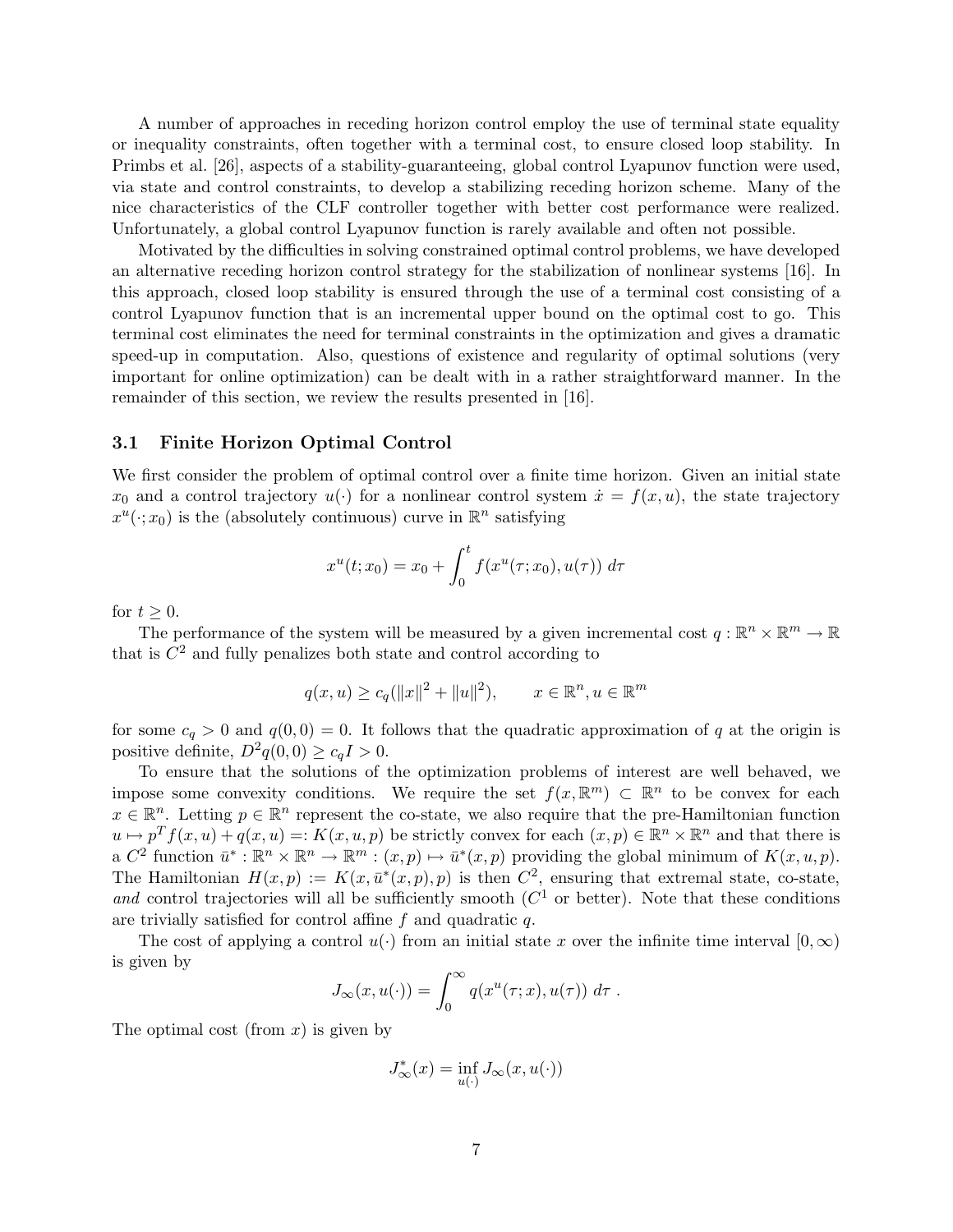where the control functions  $u(\cdot)$  belong to some reasonable class of admissible controls (e.g., piecewise continuous or measurable). The function  $x \mapsto J^*_{\infty}(x)$  is often called the *optimal value function* for the infinite horizon optimal control problem.

For the class of f and q considered, we know that  $J^*_{\infty}(\cdot)$  is a positive definite  $C^2$  function on a neighborhood of the origin. This follows from the *geometry* of the corresponding Hamiltonian system (see [13] and the references therein). In particular, since  $(x, p) = (0, 0)$  is a hyperbolic critical point of the  $C^1$  Hamiltonian vector field  $X_H(x,p) := (D_2H(x,p), -D_1H(x,p))^T$ , the local properties of  $J^*_{\infty}(\cdot)$  are determined by the linear-quadratic approximation to the problem and, moreover,  $D^2 J^*_{\infty}(0) = P > 0$  where P is the stabilizing solution of the appropriate algebraic Riccati equation.

For practical purposes, we are interested in finite horizon approximations of the infinite horizon optimization problem. In particular, let  $V(\cdot)$  be a nonnegative  $C^2$  function with  $V(0) = 0$  and define the finite horizon cost (from x using  $u(\cdot)$ ) to be

$$
J_T(x, u(\cdot)) = \int_0^T q(x^u(\tau; x), u(\tau)) \, d\tau + V(x^u(T; x)) \tag{10}
$$

and denote the optimal cost (from  $x$ ) as

$$
J_T^*(x) = \inf_{u(\cdot)} J_T(x, u(\cdot)) .
$$

As in the infinite horizon case, one can show, by geometric means, that  $J^*_T(\cdot)$  is locally smooth  $(C<sup>2</sup>)$ . Other properties will depend on the choice of V and T.

Let  $\Gamma^{\infty}$  denote the domain of  $J_{\infty}^{*}(\cdot)$  (the subset of  $\mathbb{R}^{n}$  on which  $J_{\infty}^{*}$  is finite). It is not too difficult to show that the cost functions  $J^*_{\infty}(\cdot)$  and  $J^*_{T}(\cdot)$ ,  $T \ge 0$ , are continuous functions on  $\Gamma_{\infty}$  [15]. For simplicity, we will allow  $J_{\infty}^{*}(\cdot)$  to take values in the extended real line so that, for instance,  $J^*_{\infty}(x) = +\infty$  means that there is no control taking x to the origin.

We will assume that f and q are such that the minimum value of the cost functions  $J^*_{\infty}(x)$ ,  $J_T^*(x)$ ,  $T \geq 0$ , is attained for each (suitable) x. That is, given x and  $T > 0$  (including  $T = \infty$ when  $x \in \Gamma^\infty$ ), there is a  $(C^1$  in t) optimal trajectory  $(x^*_T(t;x), u^*_T(t;x))$ ,  $t \in [0,T]$ , such that  $J_T(x, u^*_T(\cdot; x)) = J^*_T(x)$ . For instance, if f is such that its trajectories can be bounded on finite intervals as a function of its input size, e.g., there is a continuous function  $\beta$  such that  $||x^u(t; x_0)|| \le$  $\beta(\|x_0\|, \|u(\cdot)\|_{L_1[0,t]})$ , then (together with the conditions above) there will be a minimizing control (cf. [18]). Many such conditions may be used to good effect; see [15] for a more complete discussion.

It is easy to see that  $J^*_{\infty}(\cdot)$  is proper on its domain so that the sub-level sets

$$
\Gamma_r^{\infty} := \{ x \in \Gamma^{\infty} : J^*_{\infty}(x) \le r^2 \}
$$

are compact and path connected and moreover  $\Gamma^{\infty} = \bigcup_{r \geq 0} \Gamma_r^{\infty}$ . Note also that  $\Gamma^{\infty}$  may be a proper subset of  $\mathbb{R}^n$  since there may be states that cannot be driven to the origin. We use  $r^2$  (rather than  $r$ ) here to reflect the fact that our incremental cost is quadratically bounded from below. We refer to sub-level sets of  $J^*_{T}(\cdot)$  and  $V(\cdot)$  using

$$
\Gamma_r^T := \text{path connected component of }\{x \in \Gamma^\infty: J_T^*(x) \leq r^2\} \text{ containing } 0,
$$

and

 $\Omega_r := \text{path connected component of } \{x \in \mathbb{R}^n : V(x) \leq r^2\}$  containing 0.

These results provide the technical framework needed for receding horizon control.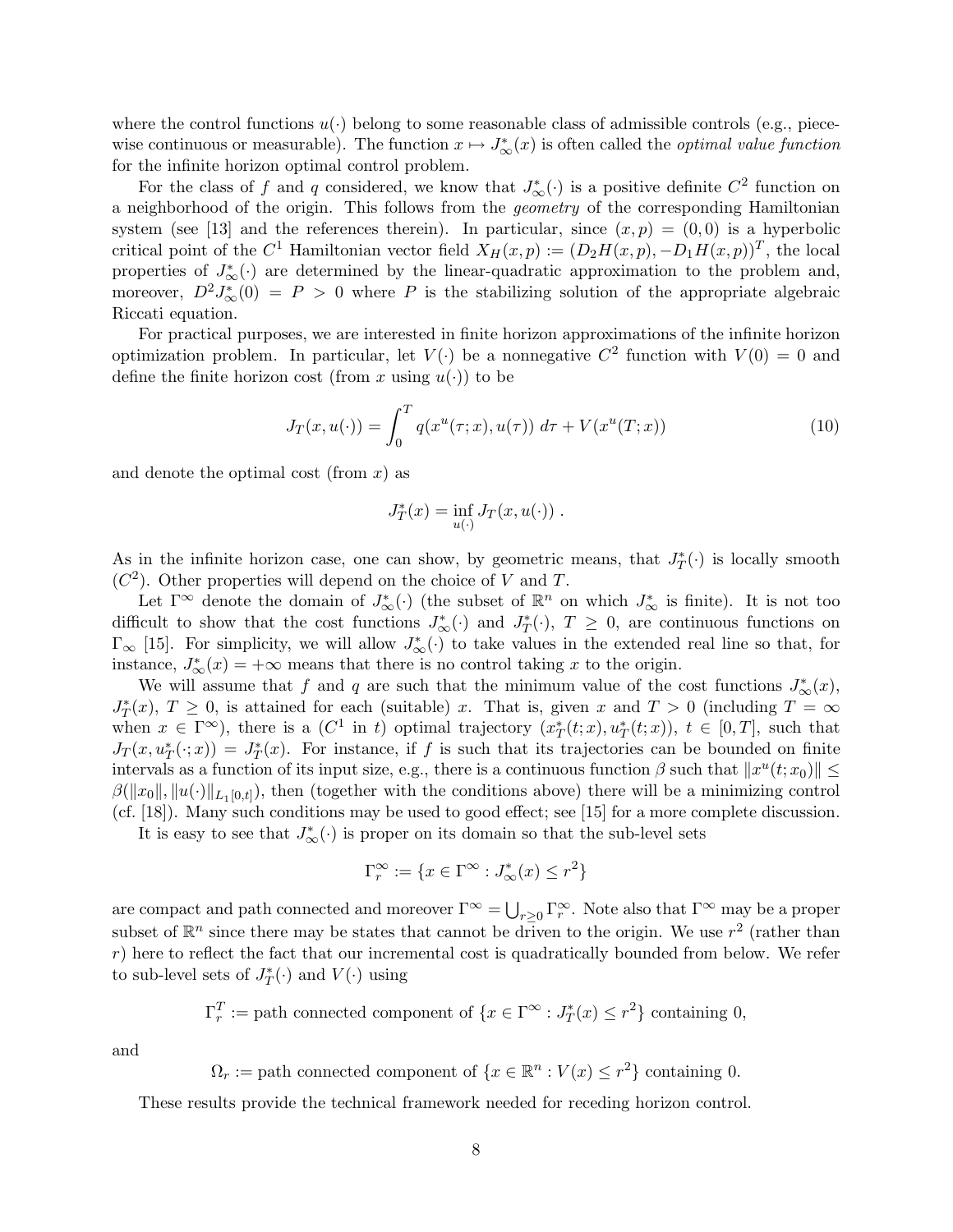### **3.2 Receding Horizon Control with CLF Terminal Cost**

Receding horizon control provides a practical strategy for the use of model information through online optimization. Every  $\delta$  seconds, an optimal control problem is solved over a T second horizon, starting from the current state. The first  $\delta$  seconds of the optimal control  $u^*_T(\cdot; x(t))$  is then applied to the system, driving the system from  $x(t)$  at current time t to  $x^*$ <sub>*T*</sub>( $\delta$ ,  $x(t)$ ) at the next sample time  $t + \delta$  (assuming no model uncertainty). We denote this receding horizon scheme as  $\mathcal{RH}(T,\delta)$ .

In defining (unconstrained) finite horizon approximations to the infinite horizon problem, the key design parameters are the terminal cost function  $V(\cdot)$  and the horizon length T (and, perhaps also, the increment  $\delta$ ). What choices will result in success?

It is well known (and easily demonstrated with linear examples), that simple truncation of the integral (i.e.,  $V(x) \equiv 0$ ) may have disastrous effects if  $T > 0$  is too small. Indeed, although the resulting value function may be nicely behaved, the "optimal" receding horizon closed loop system can be unstable.

A more sophisticated approach is to make good use of a suitable terminal cost  $V(\cdot)$ . Evidently, the best choice for the terminal cost is  $V(x) = J^*_{\infty}(x)$  since then the optimal finite and infinite horizon costs are the same. Of course, if *the* optimal value function were available there would be no need to solve a trajectory optimization problem. What properties of the optimal value function should be retained in the terminal cost? To be effective, the terminal cost should account for the discarded tail by ensuring that the origin can be reached from the terminal state  $x^u(T; x)$  in an efficient manner (as measured by  $q$ ). One way to do this is to use an appropriate control Lyapunov function which is also an upper bound on the cost-to-go.

The following theorem shows that the use of a particular type of CLF is in fact effective, providing rather strong and specific guarantees.

**Theorem 1.** [16] *Suppose that the terminal cost*  $V(\cdot)$  *is a control Lyapunov function such that* 

$$
\min_{u \in \mathbb{R}^m} (\dot{V} + q)(x, u) \le 0 \tag{11}
$$

*for each*  $x \in \Omega_{r_v}$  *for some*  $r_v > 0$ *. Then, for* every  $T > 0$  *and*  $\delta \in (0, T]$ *, the resulting receding horizon trajectories go to zero exponentially fast. For each*  $T > 0$ , there is an  $\bar{r}(T) \geq r_v$  such that  $\Gamma^T_{\bar{r}(T)}$  *is contained in the region of attraction of*  $\mathcal{RH}(T,\delta)$ *. Moreover, given any compact subset*  $\Lambda$  $of \Gamma^{\infty}$ , there is a  $T^*$  such that  $\Lambda \subset \Gamma^T_{\bar{r}(T)}$  for all  $T \geq T^*$ .

Theorem 1 shows that for *any* horizon length  $T > 0$  and *any* sampling time  $\delta \in (0, T]$ , the receding horizon scheme is exponentially stabilizing over the set  $\Gamma_{r_v}^T$ . For a given T, the region of attraction estimate is enlarged by increasing r beyond  $r_v$  to  $\bar{r}(T)$  according to the requirement that  $V(x_T^*(T; x)) \leq r_v^2$  on that set. An important feature of the above result is that, for operations with the set  $\Gamma_{\bar{r}(T)}^T$ , there is no need to impose stability ensuring constraints which would likely make the online optimizations more difficult and time consuming to solve.

An important benefit of receding horizon control is its ability to handle state and control constraints. While the above theorem provides stability guarantees when there are no constraints present, it can be modified to include constraints on states and controls as well. In order to ensure stability when state and control constraints are present, the terminal cost  $V(\cdot)$  should be a local CLF satisfying  $\min_{u \in \mathcal{U}} \dot{V} + q(x, u) \leq 0$  where  $\mathcal{U}$  is the set of controls where the control constraints are satisfied. Moreover, one should also require that the resulting state trajectory  $x^{CLF}(\cdot) \in \mathcal{X}$ , where X is the set of states where the constraints are satisfied. (Both X and U are assumed to be compact with origin in their interior). Of course, the set  $\Omega_{r_v}$  will end up being smaller than before, resulting in a decrease in the size of the guaranteed region of operation (see [20] for more details).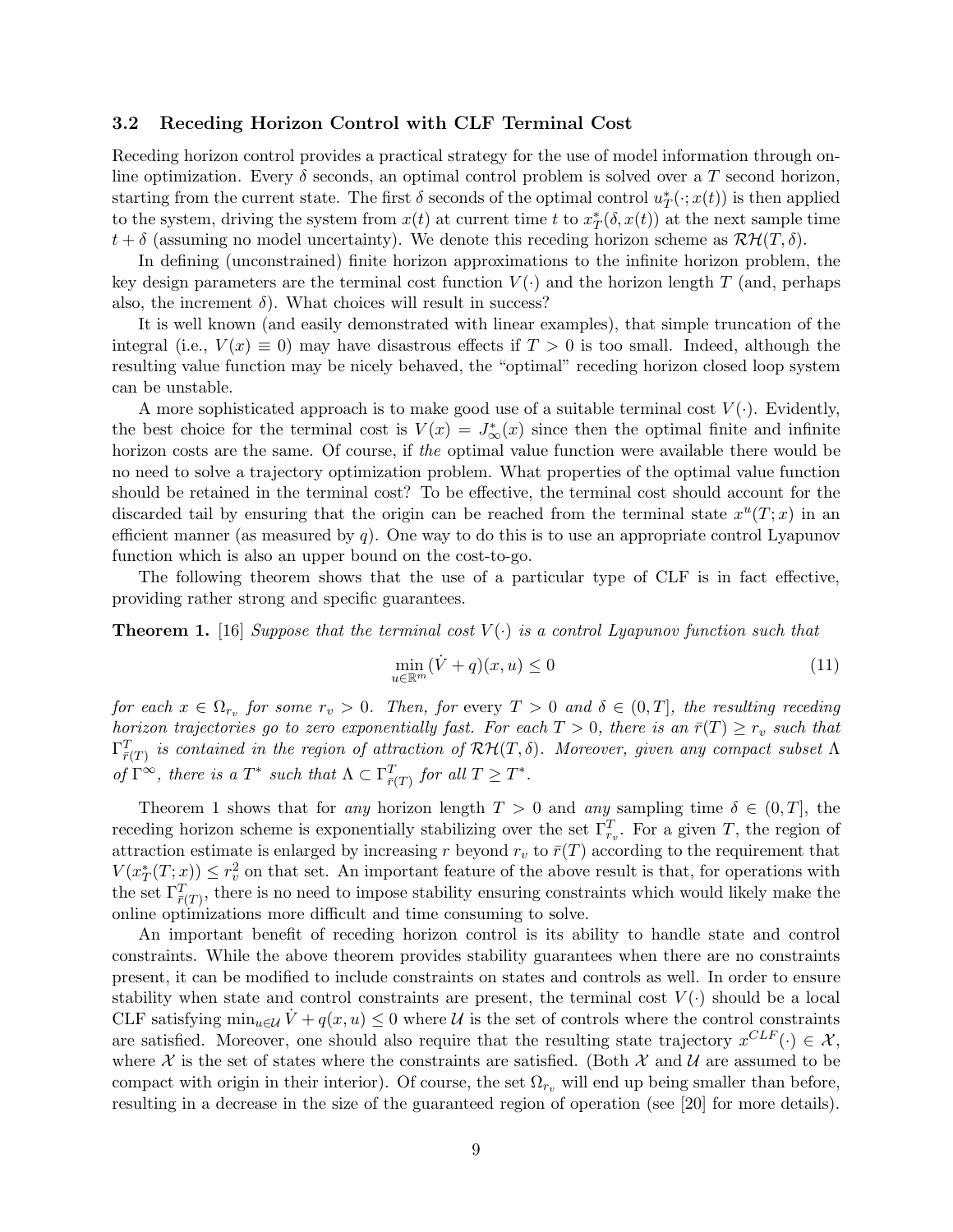### **4 Real-Time Trajectory Generation and Differential Flatness**

In this section we demonstrate how to use differential flatness to find fast numerical algorithms for solving optimal control problems. We consider the affine nonlinear control system

$$
\dot{x} = f(x) + g(x)u,\tag{12}
$$

where all vector fields and functions are smooth. For simplicity, we focus on the single input case,  $u \in \mathbb{R}$ . We wish to find a trajectory of equation (12) that minimizes the performance index (10), subject to a vector of initial, final, and trajectory constraints

$$
lb0 \leq \psi_0(x(t_0), u(t_0)) \leq ub_0,lbf \leq \psi_f(x(t_f), u(t_f)) \leq ub_f,lbt \leq S(x, u) \leq ub_t,
$$
\n(13)

respectively. For conciseness, we will refer to this optimal control problem as

$$
\min_{(x,u)} J(x,u) \qquad \text{subject to} \qquad \begin{cases} \n\dot{x} = f(x) + g(x)u, \\ \n\dot{b} \le c(x,u) \le ub. \n\end{cases} \tag{14}
$$

### **4.1 Numerical Solution Using Collocation**

A numerical approach to solving this optimal control problem is to use the direct collocation method outlined in Hargraves and Paris [12]. The idea behind this approach is to transform the optimal control problem into a nonlinear programming problem. This is accomplished by discretizing time into a grid of  $N-1$  intervals

$$
t_0 = t_1 < t_2 < \ldots < t_N = t_f \tag{15}
$$

and approximating the state x and the control input u as piecewise polynomials  $\hat{x}$  and  $\hat{u}$ , respectively. Typically a cubic polynomial is chosen for the states and a linear polynomial for the control on each interval. Collocation is then used at the midpoint of each interval to satisfy equation (12). Let  $\hat{x}(x(t_1),...,x(t_N))$  and  $\hat{u}(u(t_1),...,u(t_N))$  denote the approximations to x and u, respectively, depending on  $(x(t_1),...,x(t_N)) \in \mathbb{R}^{nN}$  and  $(u(t_1),...,u(t_N)) \in \mathbb{R}^N$  corresponding to the value of x and u at the grid points. Then one solves the following finite dimension approximation of the original control problem (14):

$$
\min_{y \in \mathbb{R}^M} F(y) = J(\hat{x}(y), \hat{u}(y)) \quad \text{subject to} \quad \begin{cases} \dot{\hat{x}} - f(\hat{x}(y)) + g(\hat{x}(y))\hat{u}(y) = 0, \\ lb \le c(\hat{x}(y), \hat{u}(y)) \le ub, \\ \forall t = \frac{t_j + t_{j+1}}{2} \quad j = 1, \dots, N - 1 \end{cases} \tag{16}
$$

where  $y = (x(t_1), u(t_1), \ldots, x(t_N), u(t_N))$ , and  $M = \dim y = (n + 1)N$ .

Seywald [28] suggested an improvement to the previous method (see also [2] page 362). Following this work, one first solves a subset of system dynamics in (14) for the the control in terms of combinations of the state and its time derivative. Then one substitutes for the control in the remaining system dynamics and constraints. Next all the time derivatives  $\dot{x}_i$  are approximated by the finite difference approximations

$$
\dot{\bar{x}}(t_i) = \frac{x(t_{i+1}) - x(t_i)}{t_{i+1} - t_i}
$$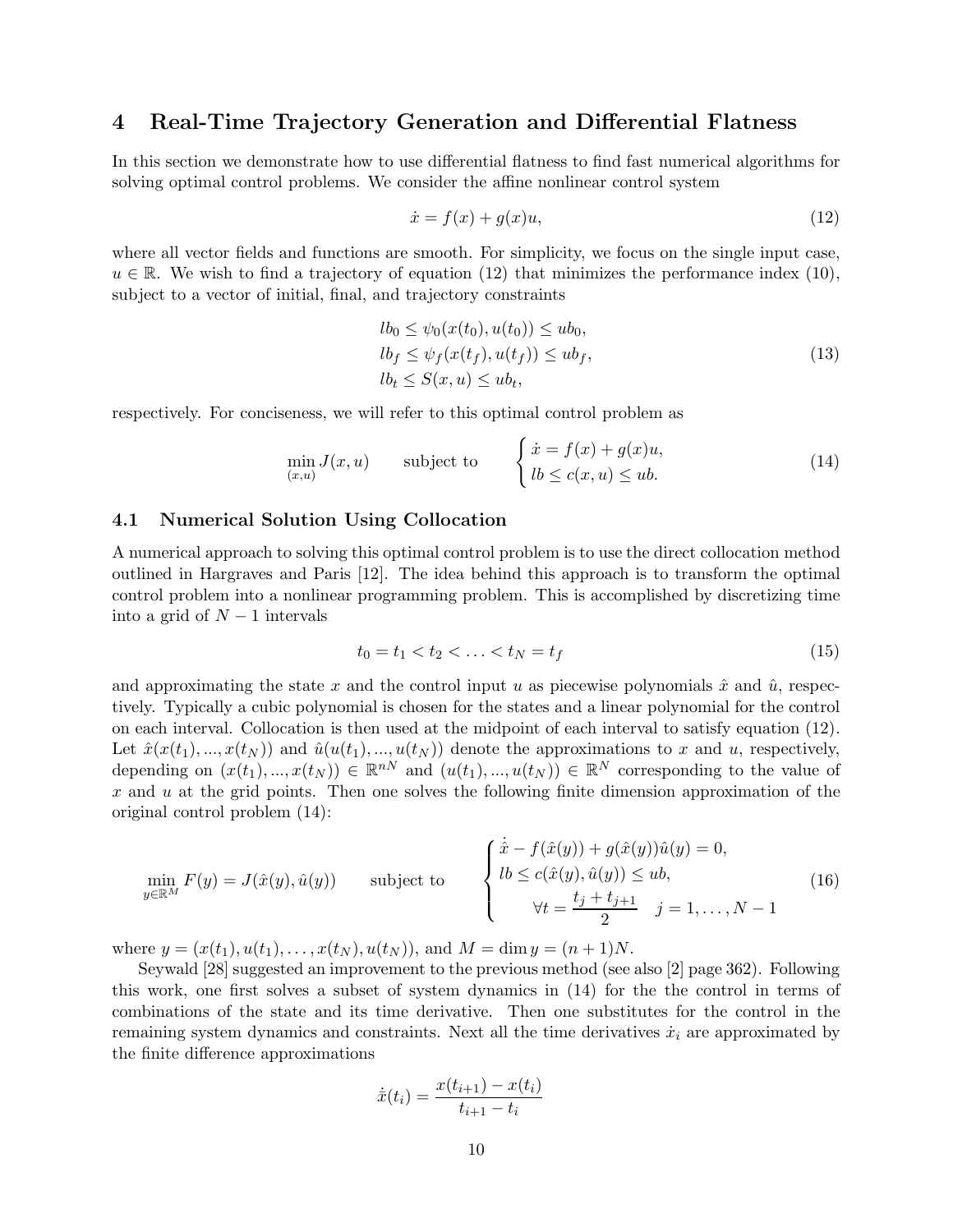to get

$$
p(\dot{\bar{x}}(t_i), x(t_i)) = 0q(\dot{\bar{x}}(t_i), x(t_i)) \le 0
$$
  $i = 0, ..., N - 1.$ 

The optimal control problem is turned into

$$
\min_{y \in \mathbb{R}^M} F(y) \qquad \text{subject to} \qquad \begin{cases} p(\dot{\bar{x}}(t_i), x(t_i)) = 0 \\ q(\dot{\bar{x}}(t_i), x(t_i)) \le 0 \end{cases} \tag{17}
$$

where  $y = (x(t_1),...,x(t_N))$ , and  $M = \dim y = nN$ . As with the Hargraves and Paris method, this parameterization of the optimal control problem (14) can be solved using nonlinear programming.

The dimensionality of this discretized problem is lower than the dimensionality of the Hargraves and Paris method, where both the states and the input are the unknowns. This induces substantial improvement in numerical implementation.

### **4.2 Differential Flatness Based Approach**

The results of Seywald give a constrained optimization problem in which we wish to minimize a cost functional subject to  $n-1$  equality constraints, corresponding to the system dynamics, at each time instant. In fact, it is usually possible to reduce the dimension of the problem further. Given an output, it is generally possible to parameterize the control and a part of the state in terms of this output and its time derivatives. In contrast to the previous approach, one must use more than one derivative of this output for this purpose.

When the whole state and the input can be parameterized with one output, the system is differentially flat, as described in Section 2. When the parameterization is only partial, the dimension of the subspace spanned by the output and its derivatives is given by r the *relative degree* of this output [14]. In this case, it is possible to write the system dynamics as

$$
x = \alpha(z, \dot{z}, \dots, z^{(q)})
$$
  
\n
$$
u = \beta(z, \dot{z}, \dots, z^{(q)})
$$
  
\n
$$
\Phi(z, \dot{z}, \dots, z^{n-r}) = 0
$$
\n(18)

where  $z \in \mathbb{R}^p$ ,  $p > m$  represents a set of outputs that parameterize the trajectory and  $\Phi : \mathbb{R}^n \times \mathbb{R}^m$ represents  $n - r$  remaining differential constraints on the output. In the case that the system is flat,  $r = n$  and we eliminate these differential constraints.

Unlike the approach of Seywald, it is not realistic to use finite difference approximations as soon as  $r > 2$ . In this context, it is convenient to represent z using B-splines. B-splines are chosen as basis functions because of their ease of enforcing continuity across knot points and ease of computing their derivatives. A pictorial representation of such an approximation is given in Figure 3. Doing so we get

$$
z_j = \sum_{i=1}^{p_j} B_{i,k_j}(t) C_i^j, \qquad p_j = l_j(k_j - m_j) + m_j
$$

where  $B_{i,k_j}(t)$  is the B-spline basis function defined in [6] for the output  $z_j$  with order  $k_j$ ,  $C_i^j$  are the coefficients of the B-spline,  $l_j$  is the number of knot intervals, and  $m_j$  is number of smoothness conditions at the knots. The set  $(z_1, z_2, \ldots, z_{n-r})$  is thus represented by  $M = \sum_{j \in \{1, r+1, \ldots, n\}} p_j$ coefficients.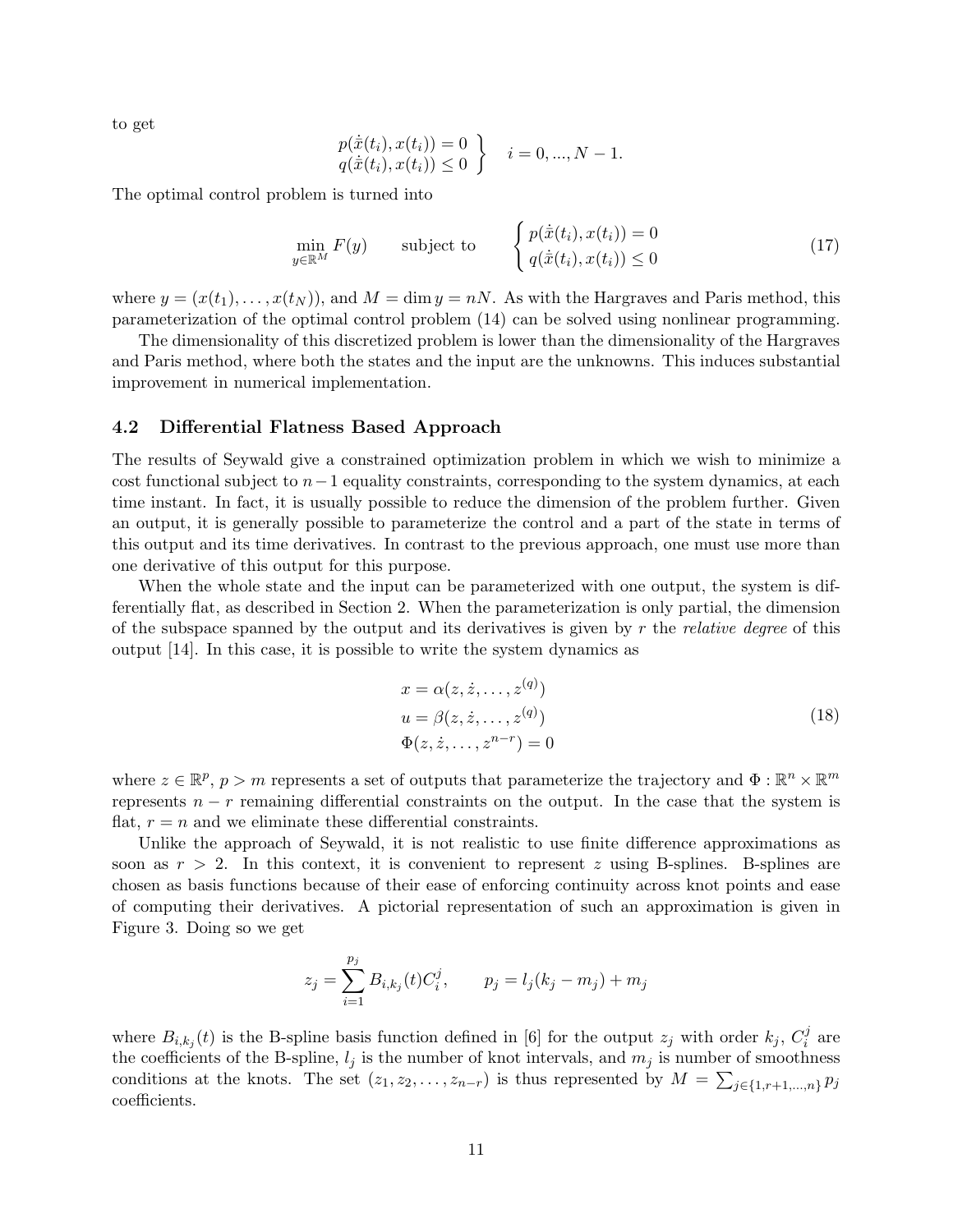

Figure 3: Spline representation of a variable.

In general, w collocation points are chosen uniformly over the time interval  $[t_o, t_f]$  (though optimal knots placements or Gaussian points may also be considered). Both dynamics and constraints will be enforced at the collocation points. The problem can be stated as the following nonlinear programming form:

$$
\min_{y \in \mathbb{R}^M} F(y) \qquad \text{subject to} \qquad \begin{cases} \Phi(z(y), \dot{z}(y), \dots, z^{(n-r)}(y)) = 0 \\ lb \le c(y) \le ub \end{cases} \tag{19}
$$

where

$$
y = (C_1^1, \ldots, C_{p_1}^1, C_1^{r+1}, \ldots, C_{p_{r+1}}^{r+1}, \ldots, C_1^n, \ldots, C_{p_n}^n).
$$

The coefficients of the B-spline basis functions can be found using nonlinear programming.

A software package called Nonlinear Trajectory Generation (NTG) has been written to solve optimal control problems in the manner described above (see [23] for details). The sequential quadratic programming package NPSOL by [11] is used as the nonlinear programming solver in NTG. When specifying a problem to NTG, the user is required to state the problem in terms of some choice of outputs and its derivatives. The user is also required to specify the regularity of the variables, the placement of the knot points, the order and regularity of the B-splines, and the collocation points for each output.

## **5 Implementation on the Caltech Ducted Fan**

To demonstrate the use of the techniques described in the previous section, we present an implementation of optimization-based control on the Caltech Ducted Fan, a real-time, flight control experiment that mimics the longitudinal dynamics of an aircraft. The experiment is show in Figure 4.

### **5.1 Description of the Caltech Ducted Fan Experiment**

The Caltech ducted fan is an experimental testbed designed for research and development of nonlinear flight guidance and control techniques for Uninhabited Combat Aerial Vehicles (UCAVs). The fan is a scaled model of the longitudinal axis of a flight vehicle and flight test results validate that the dynamics replicate qualities of actual flight vehicles [22].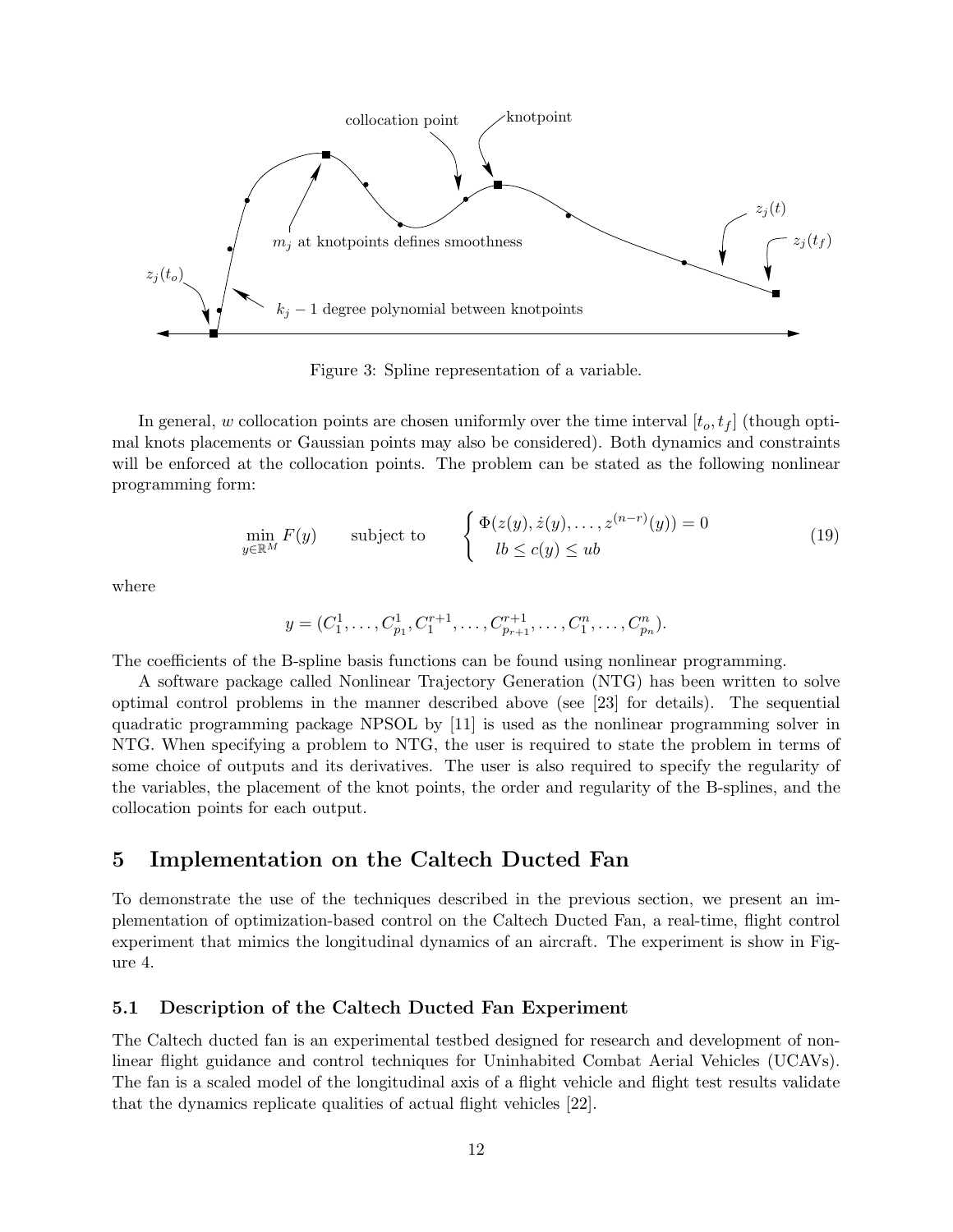

Figure 4: Caltech Ducted Fan.

The ducted fan has three degrees of freedom: the boom holding the ducted fan is allowed to operate on a cylinder, 2 m high and 4.7 m in diameter, permitting horizontal and vertical displacements. Also, the wing/fan assembly at the end of the boom is allowed to rotate about its center of mass. Optical encoders mounted on the ducted fan, gearing wheel, and the base of the stand measure the three degrees of freedom. The fan is controlled by commanding a current to the electric motor for fan thrust and by commanding RC servos to control the thrust vectoring mechanism.

The sensors are read and the commands sent by a dSPACE multi-processor system, comprised of a D/A card, a digital I/O card, two Texas Instruments C40 signal processors, two Compaq Alpha processors, and a ISA bus to interface with a PC. The dSPACE system provides a real-time interface to the 4 processors and I/O card to the hardware. The NTG software resides on both of the Alpha processors, each capable of running real-time optimization.

The ducted fan is modeled in terms of the position and orientation of the fan, and their velocities. Letting x represent the horizontal translation, z the vertical translation and  $\theta$  the rotation about the boom axis, the equations of motion are given by

$$
m\ddot{x} + F_{X_a} - F_{X_b}\cos\theta - F_{Z_b}\sin\theta = 0
$$
  
\n
$$
m\ddot{z} + F_{Z_a} + F_{X_b}\sin\theta - F_{Z_b}\cos\theta = mg_{\text{eff}}
$$
  
\n
$$
J\ddot{\theta} - M_a + \frac{1}{r_s}I_p\Omega\dot{x}\cos\theta - F_{Z_b}r_f = 0,
$$
\n(20)

where  $F_{X_a} = D \cos \gamma + L \sin \gamma$  and  $F_{Z_a} = -D \sin \gamma + L \cos \gamma$  are the aerodynamic forces and  $F_{X_b}$ and  $F_{Z_b}$  are thrust vectoring body forces in terms of the lift  $(L)$ , drag  $(D)$ , and flight path angle  $(\gamma)$ .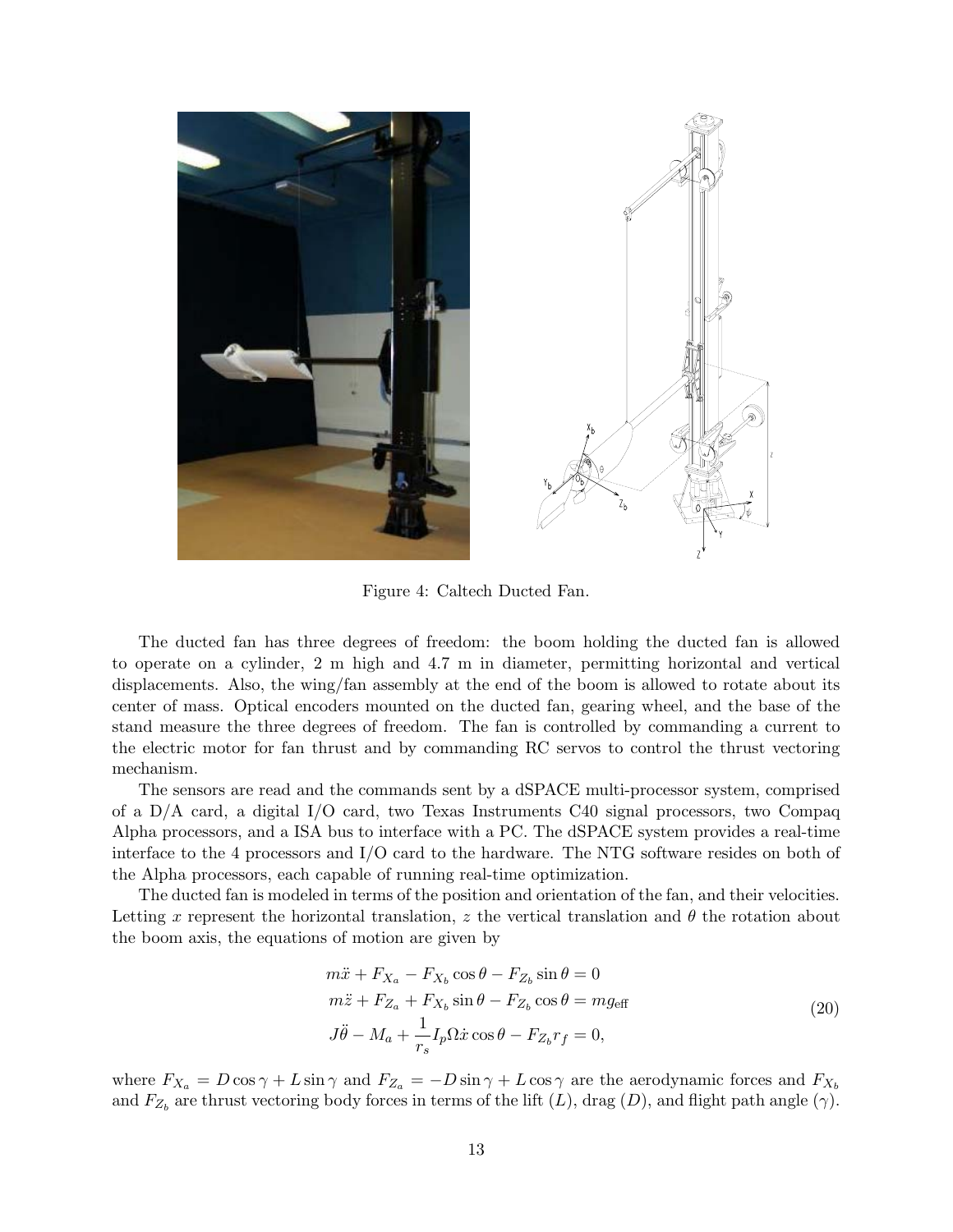$I_p$  and  $\Omega$  are the moment of inertia and angular velocity of the ducted fan propeller, respectively. J is the moment of ducted fan and  $r_f$  is the distance from center of mass along the  $X_b$  axis to the effective application point of the thrust vectoring force. The angle of attack  $\alpha$  can be derived from the pitch angle  $\theta$  and the flight path angle  $\gamma$  by

$$
\alpha = \theta - \gamma.
$$

The flight path angle can be derived from the spatial velocities by

$$
\gamma = \arctan \frac{-\dot{z}}{\dot{x}}.
$$

The lift  $(L)$ , drag  $(D)$ , and moment  $(M)$  are given by

$$
L = qSC_L(\alpha) \qquad D = qSC_D(\alpha) \qquad M = \bar{c}SC_M(\alpha),
$$

respectively. The dynamic pressure is given by  $q = \frac{1}{2}\rho V^2$ . The norm of the velocity is denoted by V, S the surface area of the wings, and  $\rho$  is the atmospheric density. The coefficients of lift  $(C_L(\alpha))$ , drag  $(C_D(\alpha))$  and the moment coefficient  $(C_M(\alpha))$  are determined from a combination of wind tunnel and flight testing and are described in more detail in [22], along with the values of the other parameters.

### **5.2 Real-Time Trajectory Generation**

In this section we describe the implementation of a two degree of freedom controller using NTG to generate minimum time trajectories in real time. We first give a description of the controllers and observers necessary for stabilization about the reference trajectory, and discuss the NTG setup used for the forward flight mode. Finally, we provide example trajectories using NTG for the forward flight mode on the Caltech Ducted Fan experiment.

#### **Stabilization Around Reference Trajectory**

Although the reference trajectory is a feasible trajectory of the model, it is necessary to use a feedback controller to counteract model uncertainty. There are two primary sources of uncertainty in our model: aerodynamics and friction. Elements such as the ducted fan flying through its own wake, ground effects, and thrust not modeled as a function of velocity and angle of attack contribute to the aerodynamic uncertainty. The friction in the vertical direction is also not considered in the model. The prismatic joint has an unbalanced load creating an effective moment on the bearings. The vertical frictional force of the ducted fan stand varies with the vertical acceleration of the ducted fan as well as the forward velocity. Actuation models are not used when generating the reference trajectory, resulting in another source of uncertainty.

The separation principle was kept in mind when designing the observer and controller. Since only the position of the fan is measured, we must estimate the velocities. The observer that works best to date is an extended Kalman filter. The optimal gain matrix is gain scheduled on the (estimated) forward velocity. The Kalman filter outperformed other methods that computed the derivative using only the position data and a filter.

The stabilizing LQR controllers were gain scheduled on pitch angle,  $\theta$ , and the forward velocity,  $\dot{x}$ . The pitch angle was allowed to vary from  $-\pi/2$  to  $\pi/2$  and the velocity ranged from 0 to 6 m/s. The weights were chosen differently for the hover-to-hover and forward flight modes. For the forward flight mode, a smaller weight was placed on the horizontal  $(x)$  position of the fan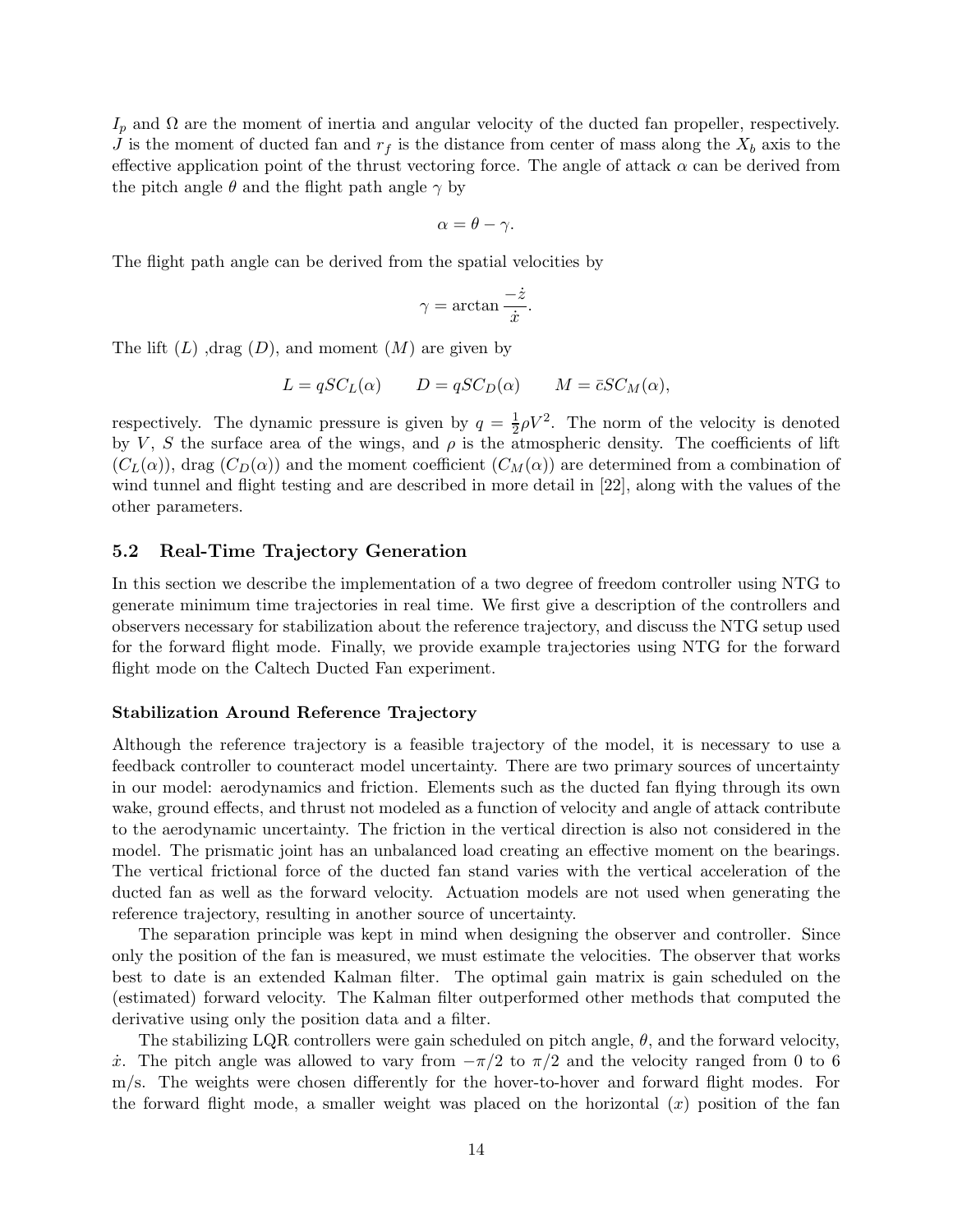compared to the hover-to-hover mode. Furthermore, the z weight was scheduled as a function of forward velocity in the forward flight mode. There was no scheduling on the weights for hoverto-hover. The elements of the gain matrices for each of the controller and observer are linearly interpolated over 51 operating points.

#### **Nonlinear Trajectory Generation Parameters**

We solve a minimum time optimal control problem to generate a feasible trajectory for the system. The system is modeled using the nonlinear equations described above and computed the open loop forces and state trajectories for the nominal system. The three outputs  $z_1 = x$ ,  $z_2 = z$ , and  $z_3 = \theta$ are each parameterized with four (intervals), sixth order,  $C<sup>4</sup>$  (multiplicity), piecewise polynomials over the time interval scaled by the minimum time. The last output  $(z_4 = T)$ , representing the time horizon to be minimized, is parameterized by a scalar. By choosing the outputs to be parameterized in this way, we are in effect controlling the frequency content of inputs. Since we are not including the actuators in the model, it would be undesirable to have inputs with a bandwidth higher than the actuators. There are a total of 37 variables in this optimization problem. The trajectory constraints are enforced at 21 equidistant breakpoints over the scaled time interval.

There are many considerations in the choice of the parameterization of the outputs. Clearly there is a trade between the parameters (variables, initial values of the variables, and breakpoints) and measures of performance (convergence, run-time, and conservative constraints). Extensive simulations were run to determine the right combination of parameters to meet the performance goals of our system.

#### **Forward Flight**

To obtain the forward flight test data, the operator commanded a desired forward velocity and vertical position with the joysticks. We set the trajectory update time,  $\delta$  to 2 seconds. By rapidly changing the joysticks, NTG produces high angle of attack maneuvers. Figure 5(a) depicts the reference trajectories and the actual  $\theta$  and  $\dot{x}$  over 60 sec. Figure 5(b) shows the commanded forces for the same time interval. The sequence of maneuvers corresponds to the ducted fan transitioning from near hover to forward flight, then following a command from a large forward velocity to a large negative velocity, and finally returning to hover.

Figure 6 is an illustration of the ducted fan altitude and x position for these maneuvers. The air-foil in the figure depicts the pitch angle  $(\theta)$ . It is apparent from this figure that the stabilizing controller is not tracking well in the  $z$  direction. This is due to the fact that unmodeled frictional effects are significant in the vertical direction. This could be corrected with an integrator in the stabilizing controller.

An analysis of the run times was performed for 30 trajectories; the average computation time was less than one second. Each of the 30 trajectories converged to an optimal solution and was approximately between 4 and 12 seconds in length. A random initial guess was used for the first NTG trajectory computation. Subsequent NTG computations used the previous solution as an initial guess. Much improvement can be made in determining a "good" initial guess. Improvement in the initial guess will improve not only convergence but also computation times.

### **5.3 Model Predictive Control**

The results of the previous section demonstrate the ability to compute optimal trajectories in real time, although the computation time was not sufficiently fast for closing the loop around the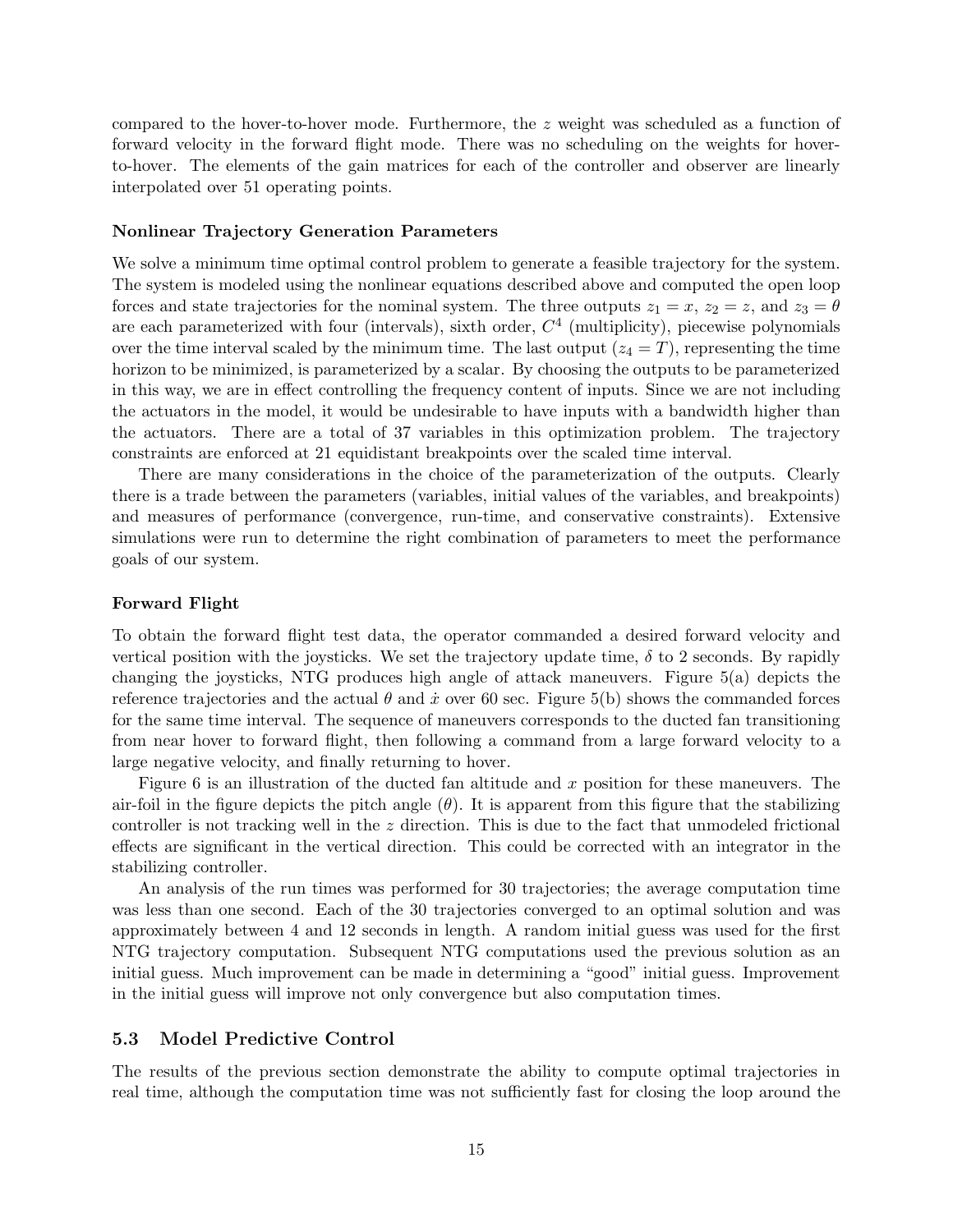

Figure 5: Forward Flight Test Case: (a)  $\theta$  and  $\dot{x}$  desired and actual, (b) desired  $F_{X_b}$  and  $F_{Z_b}$  with bounds.

optimization. In this section, we make use of a shorter update time  $\delta$ , a fixed horizon time T with a quadratic integral cost, and a CLF terminal cost to implement the receding horizon controller described in Section 3.

We have implemented the receding horizon controller on the ducted fan experiment where the control objective is to stabilize the hover equilibrium point. The quadratic cost is given by

$$
q(x, u) = \frac{1}{2}\hat{x}^T Q \hat{x} + \frac{1}{2}\hat{u}^T R \hat{u}
$$
  

$$
V(x) = \gamma \hat{x}^T P \hat{x}
$$
 (21)

where

$$
\hat{x} = x - x_{eq} = (x, z, \theta - \pi/2, \dot{x}, \dot{z}, \dot{\theta})
$$
  
\n
$$
\hat{u} = u - u_{eq} = (F_{X_b} - mg, F_{Z_b})
$$
  
\n
$$
Q = \text{diag}\{4, 15, 4, 1, 3, 0.3\}
$$
  
\n
$$
R = \text{diag}\{0.5, 0.5\},
$$

 $\gamma = 0.075$  and P is the unique stable solution to the algebraic Riccati equation corresponding to the linearized dynamics of equation (3) at hover and the weights Q and R. Note that if  $\gamma = 1/2$ . then  $V(\cdot)$  is the CLF for the system corresponding to the LQR problem. Instead V is a relaxed (in magnitude) CLF, which achieved better performance in the experiment. In either case, V is valid as a CLF only in a neighborhood around hover since it is based on the linearized dynamics. We do not try to compute off-line a region of attraction for this CLF. Experimental tests omitting the terminal cost and/or the input constraints leads to instability. The results in this section show the success of this choice for V for stabilization. An inner-loop PD controller on  $\theta$ ,  $\dot{\theta}$  is implemented to stabilize to the receding horizon states  $\theta_T^*, \dot{\theta}_T^*$ . The  $\theta$  dynamics are the fastest for this system and although most receding horizon controllers were found to be nominally stable without this inner-loop controller, small disturbances could lead to instability.

The optimal control problem is set-up in NTG code by parameterizing the three position states  $(x, z, \theta)$ , each with 8 B-spline coefficients. Over the receding horizon time intervals, 11 and 16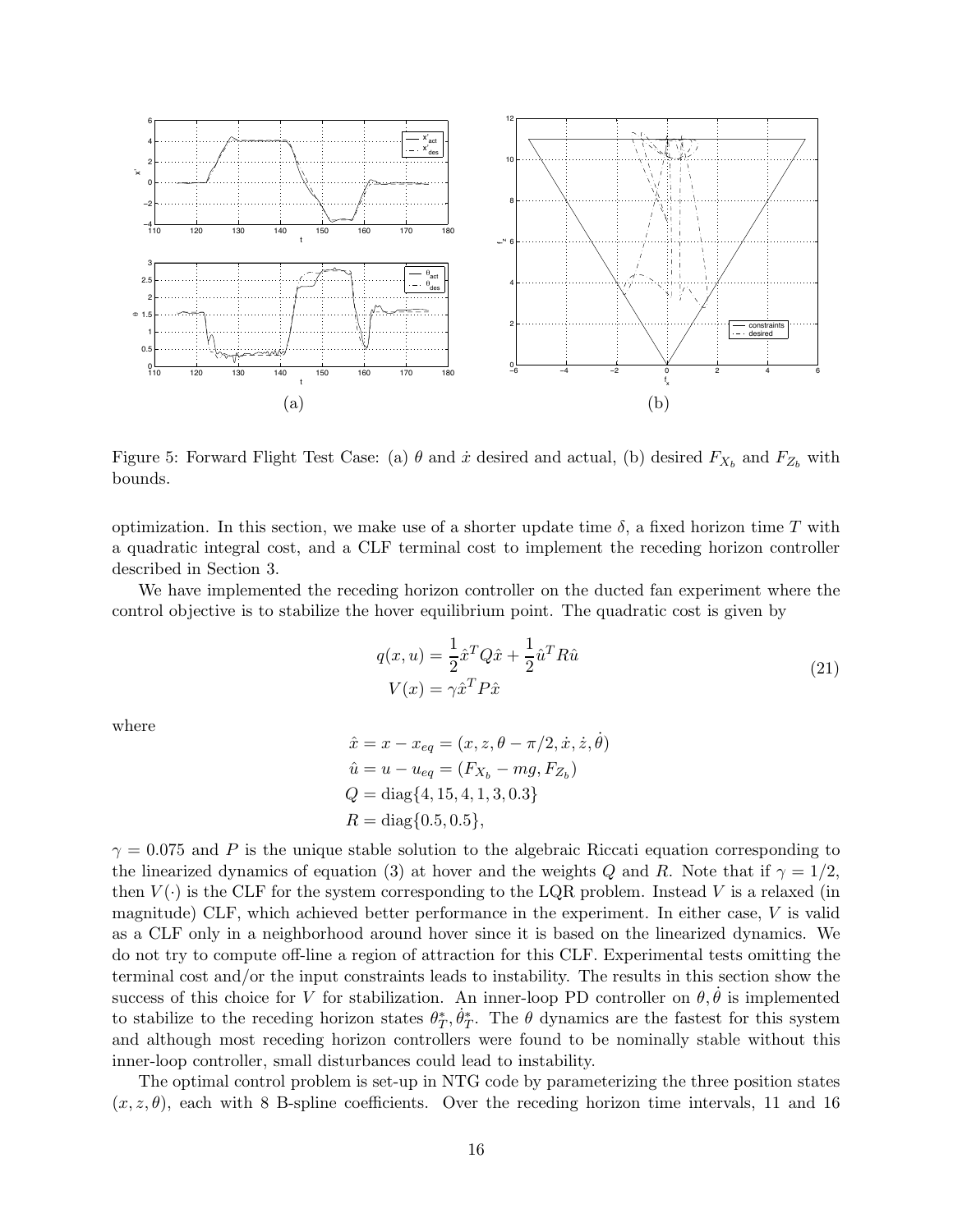![](_page_16_Figure_0.jpeg)

Figure 6: Forward Flight Test Case: Altitude and x position (actual (solid) and desired (dashed)). Airfoil represents actual pitch angle  $(\theta)$  of the ducted fan.

breakpoints were used with horizon lengths of 1, 1.5, 2, 3, 4 and 6 seconds. Breakpoints specify the locations in time where the differential equations and any constraints must be satisfied, up to some tolerance. The value of  $F_{X_b}^{\text{max}}$  for the input constraints is made conservative to avoid prolonged input saturation on the real hardware. The logic for this is that if the inputs are saturated on the real hardware, no actuation is left for the inner-loop  $\theta$  controller and the system can go unstable. The value used in the optimization is  $F_{X_b}^{\text{max}} = 9 \text{ N}.$ 

Computation time is non-negligible and must be considered when implementing the optimal trajectories. The computation time varies with each optimization as the current state of the ducted fan changes. The following notational definitions will facilitate the description of how the timing is set-up:

|                 | Integer counter of MPC computations                                    |
|-----------------|------------------------------------------------------------------------|
| $t_i$           | Value of current time when MPC computation $i$ started                 |
| $\delta_c(i)$   | Computation time for computation $i$                                   |
| $u^*_{T}(i)(t)$ | Optimal output trajectory corresponding to computation $i$ , with time |
|                 | interval $t \in [t_i, t_i + T]$                                        |
|                 |                                                                        |

A natural choice for updating the optimal trajectories for stabilization is to do so as fast as possible. This is achieved here by constantly resolving the optimization. When computation i is done, computation  $i + 1$  is immediately started, so  $t_{i+1} = t_i + \delta_c(i)$ . Figure 7 gives a graphical picture of the timing set-up as the optimal input trajectories  $u_T^*(\cdot)$  are updated. As shown in the figure, any computation *i* for  $u_T^*(i)$  occurs for  $t \in [t_i, t_{i+1}]$  and the resulting trajectory is applied for  $t \in [t_{i+1}, t_{i+2}]$ . At  $t = t_{i+1}$  computation  $i+1$  is started for trajectory  $u_T^*(i+1)(\cdot)$ , which is applied as soon as it is available  $(t = t_{i+2})$ . For the experimental runs detailed in the results,  $\delta_c(i)$  is typically in the range of [0.05, 0.25] seconds, meaning 4 to 20 optimal control computations per second. Each optimization i requires the current measured state of the ducted fan and the value of the previous optimal input trajectories  $u^*_T(i-1)$  at time  $t = t_i$ . This corresponds to, respectively, 6 initial conditions for state vector  $x$  and 2 initial constraints on the input vector  $u$ . Figure 7 shows that the optimal trajectories are advanced by their computation time prior to application to the system. A dashed line corresponds to the initial portion of an optimal trajectory and is not applied since it is not available until that computation is complete. The figure also reveals the possible discontinuity between successive applied optimal input trajectories, with a larger discontinuity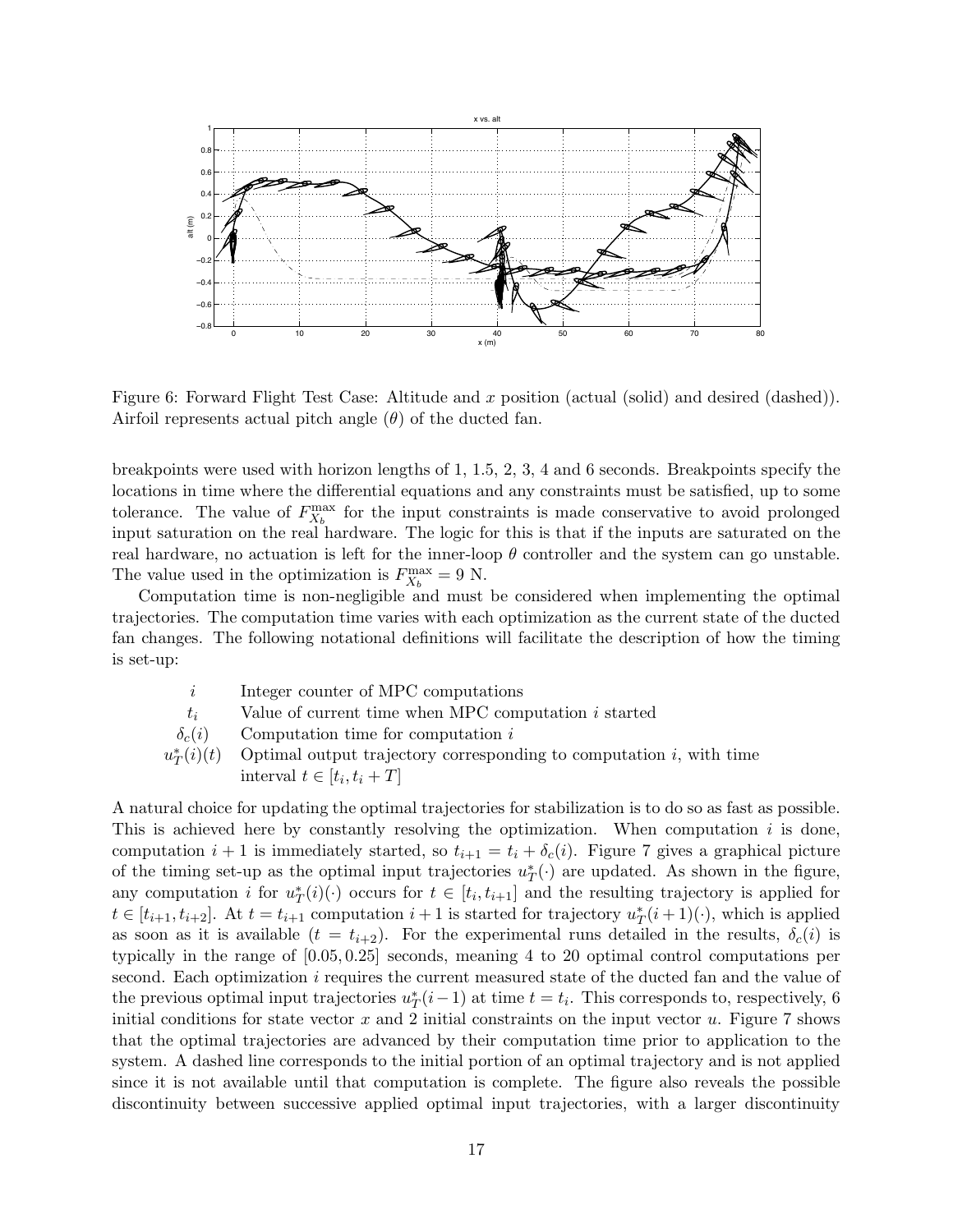![](_page_17_Figure_0.jpeg)

Figure 7: Receding horizon input trajectories

more likely for longer computation times. The initial input constraint is an effort to reduce such discontinuities, although some discontinuity is unavoidable by this method. Also note that the same discontinuity is present for the 6 open-loop optimal state trajectories generated, again with a likelihood for greater discontinuity for longer computation times. In this description, initialization is not an issue because we assume the receding horizon computations are already running prior to any test runs. This is true of the experimental runs detailed in the results.

The experimental results show the response of the fan with each controller to a 6 meter horizontal offset, which is effectively engaging a step-response to a change in the initial condition for  $x$ . The following details the effects of different receding horizon control parameterizations, namely as the horizon changes, and the responses with the different controllers to the induced offset.

The first comparison is between different receding horizon controllers, where time horizon is varied to be 1.5, 2.0, 3.0, 4.0 or 6.0 seconds. Each controller uses 16 breakpoints. Figure 8(a) shows a comparison of the average computation time as time proceeds. For each second after the offset was initiated, the data corresponds to the average run time over the previous second of computation. Note that these computation times are substantially smaller than those reported for real-time trajectory generation, due to the use of the CLF terminal cost versus the terminal constraints in the minimum-time, real-time trajectory generation experiments.

There is a clear trend toward shorter average computation times as the time horizon is made longer. There is also an initial transient increase in average computation time that is greater for shorter horizon times. In fact, the 6 second horizon controller exhibits a relatively constant average computation time. One explanation for this trend is that, for this particular test, a 6 second horizon is closer to what the system can actually do. After 1.5 seconds, the fan is still far from the desired hover position and the terminal cost CLF is large, likely far from its region of attraction. Figure 8(b) shows the measured x response for these different controllers, exhibiting a rise time of 8–9 seconds independent of the controller. So a horizon time closer to the rise time results in a more feasible optimization in this case.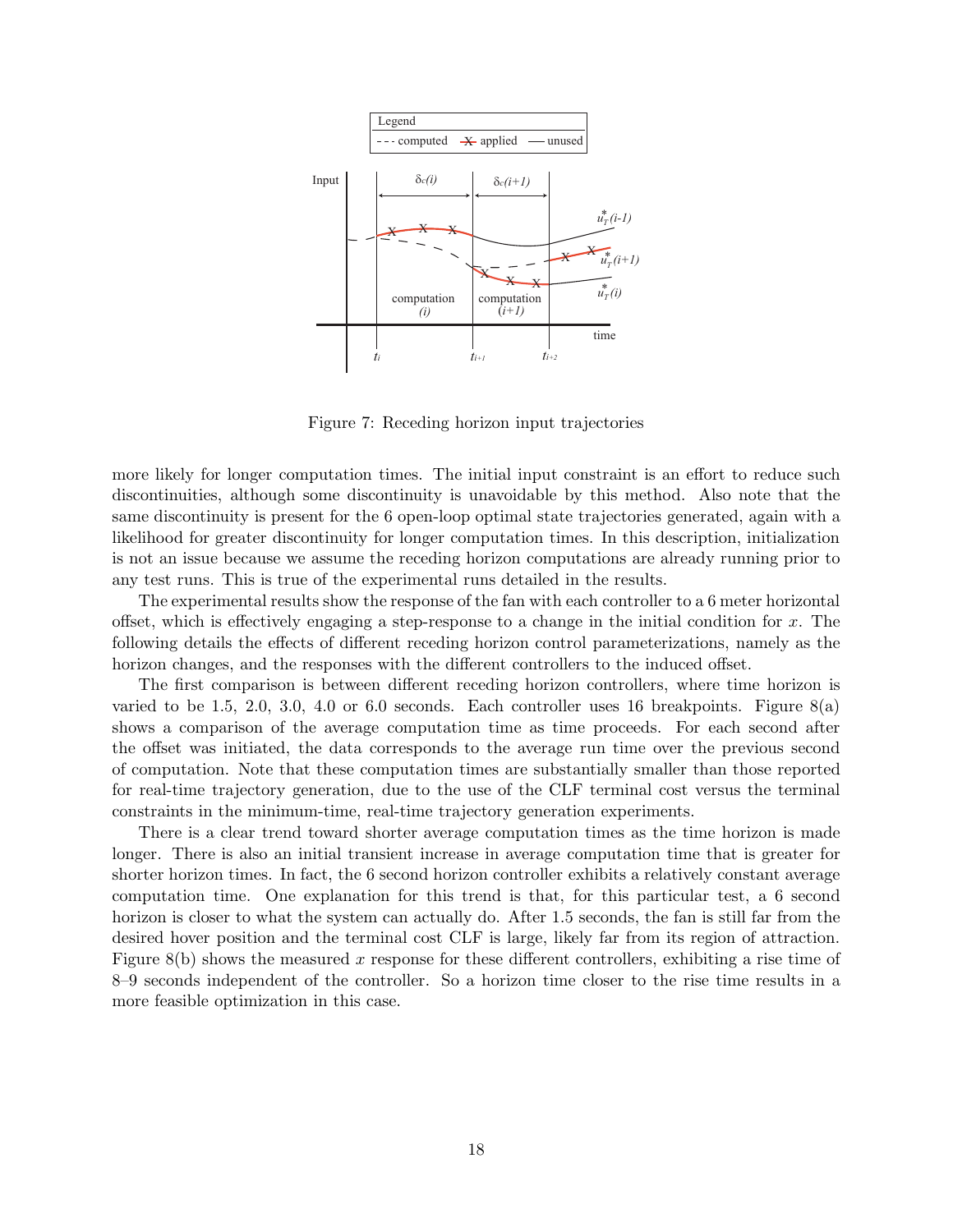![](_page_18_Figure_0.jpeg)

Figure 8: Receding horizon control: (a) moving one second average of computation time for MPC implementation with varying horizon time, (b) response of MPC controllers to 6 meter offset in  $x$ for different horizon lengths.

## **6 Summary and Conclusions**

This chapter has given a survey of some basic concepts required to analyze and implement online control customization via optimization-based control. By making use of real-time trajectory generation algorithms that exploit geometric structure and implementing receding horizon control using control Lyapunov functions as terminal costs, we have been able to demonstrate closed-loop control on a flight control experiment. These results build on the rapid advances in computational capability over the past decade, combined with careful use of control theory, system structure, and numerical optimization. A key property of this approach is that it explicitly handles constraints in the input and state vectors, allowing complex nonlinear behavior over large operating regions.

The framework presented here is a first step toward a fundamental shift in the way that control laws are designed and implemented. By moving the control design into the system itself, it becomes possible to implement much more versatile controllers that respond to changes in the system dynamics, mission intent, and environmental constraints. Experimental results have validated this approach in the case of manually varied end points, a particularly simple version of change in mission.

Future control systems will continue to be more complex and more interconnected. An important element will be the networked nature of future control systems, where many individual agents are combined to allow cooperative control in dynamic, uncertain, and adversarial environments. While many traditional control paradigms will not operate well for these classes of systems, the optimization-based controllers presented here can be transitioned to systems with strongly nonlinear behavior, communications delays, and mixed continuous and discrete states. Thus, while traditional frequency domain techniques are likely to remain useful for isolated systems, design of controllers for large-scale, complex, networked systems will increasingly rely on techniques based on Lyapunov theory and (closed loop) optimal control.

However, there are still many gaps in the theory and practice of optimization-based control. Guaranteed robustness, the hallmark of modern control theory, is largely absent from our present formulation and will require substantial work in extending the theory. Existing approaches such as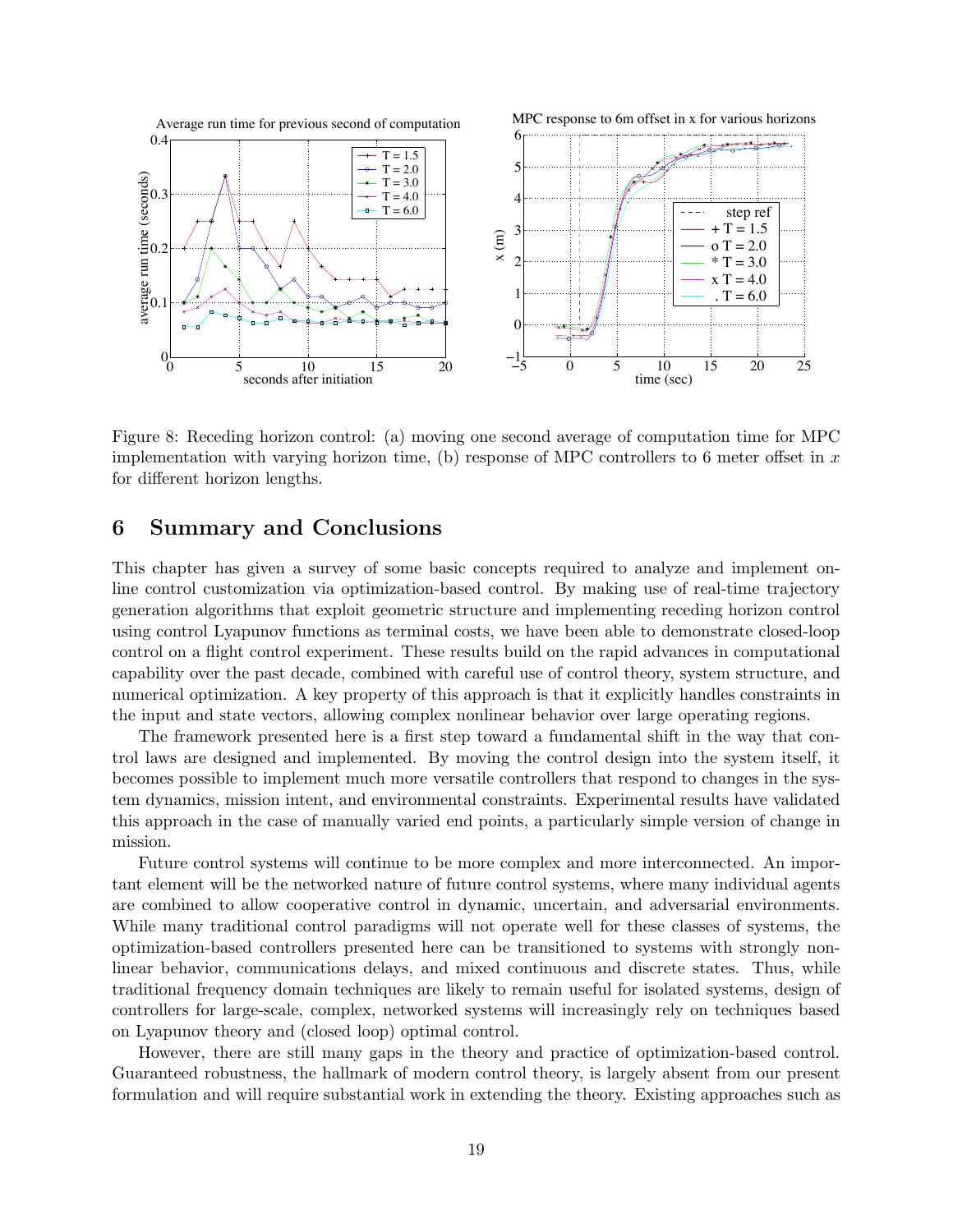differential games are not likely to work in an online environment, due to the extreme computational cost required to solve such problems. Furthermore, while the extension to hybrid systems with mixed continuous and discrete variables (in both states and time) is conceivable at the theoretical level, effective computational tools for mixed integer programs must be developed that exploit the system structure to achieve fast computation.

Finally, we note that existing optimization-based techniques are still primarily aimed at the lowest levels of control, despite their potential to apply more broadly. Higher level protocols for control and decision making must be developed that build on the strength of optimization-based control, but they are likely to require substantially new paradigms and approaches. At the same time, new methods in designing software systems that take into account external dynamics and environmental factors are also required.

#### **Acknowledgments**

The authors would like to thank Mario Sznaier and John Doyle for many helpful discussions on the results presented here. The support of the Software Enabled Control (SEC) program and the SEC team members is also gratefully acknowledged.

## **References**

- [1] A. E. Bryson. *Dynamic optimization*. Addison Wesley, 1999.
- [2] C. de Boor. *A Practical Guide to Splines*. Springer-Verlag, 1978.
- [3] W. B. Dunbar, M. B. Milam, R. Franz, and R. M. Murray. Model predictive control of a thurst-vectored flight control experiment. In *Proc. IFAC World Congress*, 2002. Submitted.
- [4] M. Fliess, J. Levine, P. Martin, and P. Rouchon. On differentially flat nonlinear systems. *Comptes Rendus des S´eances de l'Acad´emie des Sciences*, 315:619–624, 1992. Serie I.
- [5] R. Franz, M. B. Milam, and J. E. Hauser. Applied receding horizon control of the caltech ducted fan. In *Proc. American Control Conference*, 2002. Submitted.
- [6] P. E. Gill, W. Murray, M. A. Saunders, and M. Wright. *User's Guide for NPSOL 5.0: A Fortran Package for Nonlinear Programming*. Systems Optimization Laboratory, Stanford University, Stanford, CA 94305.
- [7] C. Hargraves and S. Paris. Direct trajectory optimization using nonlinear programming and collocation. *AIAA J. Guidance and Control*, 10:338–342, 1987.
- [8] J. Hauser and H. Osinga. On the geometry of optimal control: the inverted pendulum example. In *American Control Conference*, 2001.
- [9] A. Isidori. *Nonlinear Control Systems*. Springer-Verlag, 2nd edition, 1989.
- [10] A. Jadbabaie. *Nonlinear Receding Horizon Control: A Control Lyapunov Function Approach*. PhD thesis, California Institute of Technology, Control and Dynamical Systems, 2001.
- [11] A. Jadbabaie, J. Yu, and J. Hauser. Unconstrained receding horizon control of nonlinear systems. *IEEE Transactions on Automatic Control*, 46, May 2001.